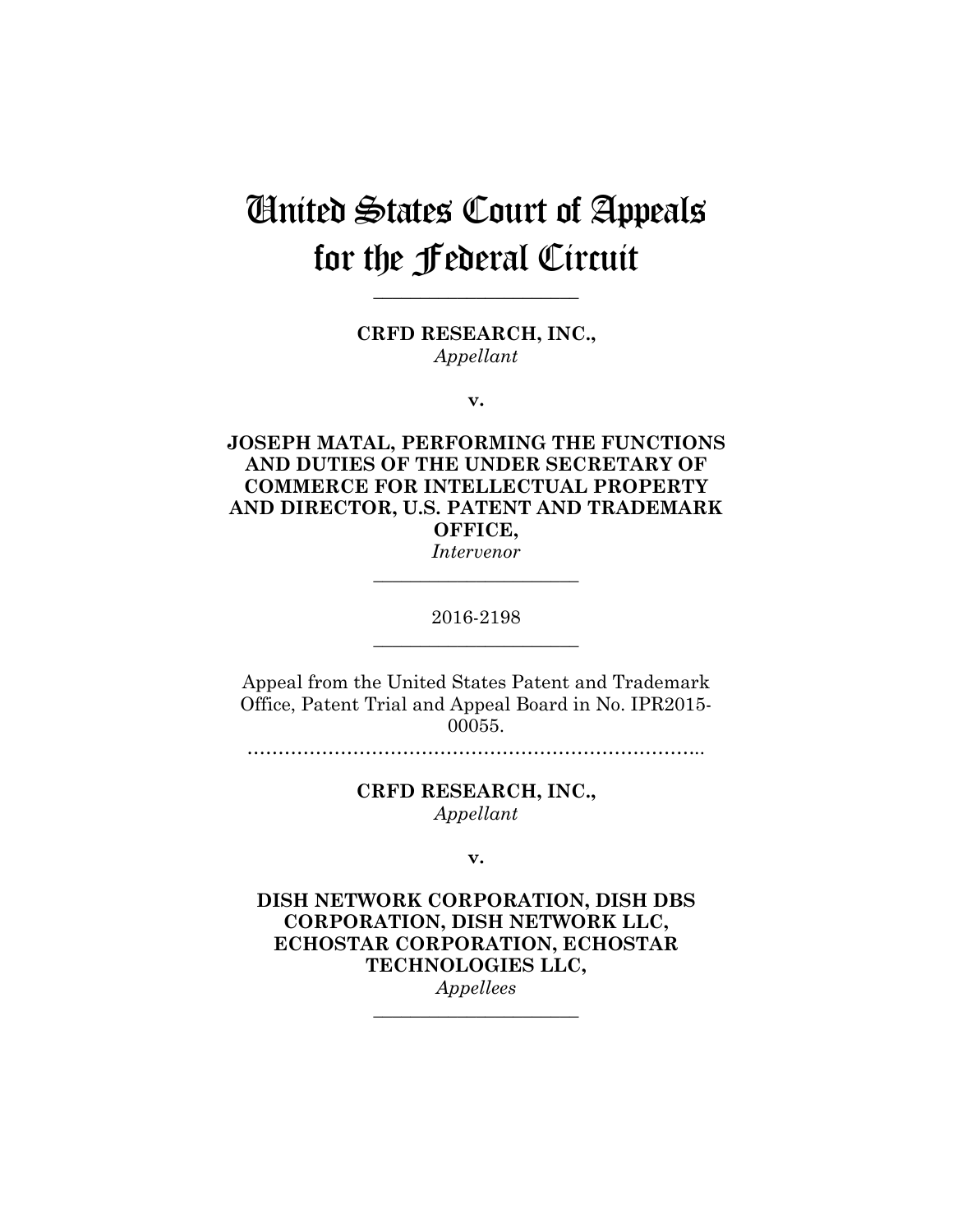## 2016-2298 **\_\_\_\_\_\_\_\_\_\_\_\_\_\_\_\_\_\_\_\_\_\_**

Appeal from the United States Patent and Trademark Office, Patent Trial and Appeal Board in No. IPR2015- 00627.

*………………………………………………………………..* 

## **HULU, LLC, NETFLIX, INC., SPOTIFY USA INC.,** *Appellants*

**v.**

## **CRFD RESEARCH, INC.,** *Appellee*

**\_\_\_\_\_\_\_\_\_\_\_\_\_\_\_\_\_\_\_\_\_\_** 

# 2016-2437 **\_\_\_\_\_\_\_\_\_\_\_\_\_\_\_\_\_\_\_\_\_\_**

Appeal from the United States Patent and Trademark Office, Patent Trial and Appeal Board in No. IPR2015- 00259.

> Decided: December 5, 2017 **\_\_\_\_\_\_\_\_\_\_\_\_\_\_\_\_\_\_\_\_\_\_**

**\_\_\_\_\_\_\_\_\_\_\_\_\_\_\_\_\_\_\_\_\_\_** 

TAREK N. FAHMI, Ascenda Law Group, PC, San Jose, CA, argued for appellant in 2016-2198, 2016-2298 and for appellee in 2016-2437.

MARY L. KELLY, Office of the Solicitor, United States Patent and Trademark Office, Alexandria, VA, argued for intervenor in 2016-2198. Also represented by NATHAN K. KELLEY, MICHAEL SUMNER FORMAN, THOMAS W. KRAUSE, SCOTT WEIDENFELLER.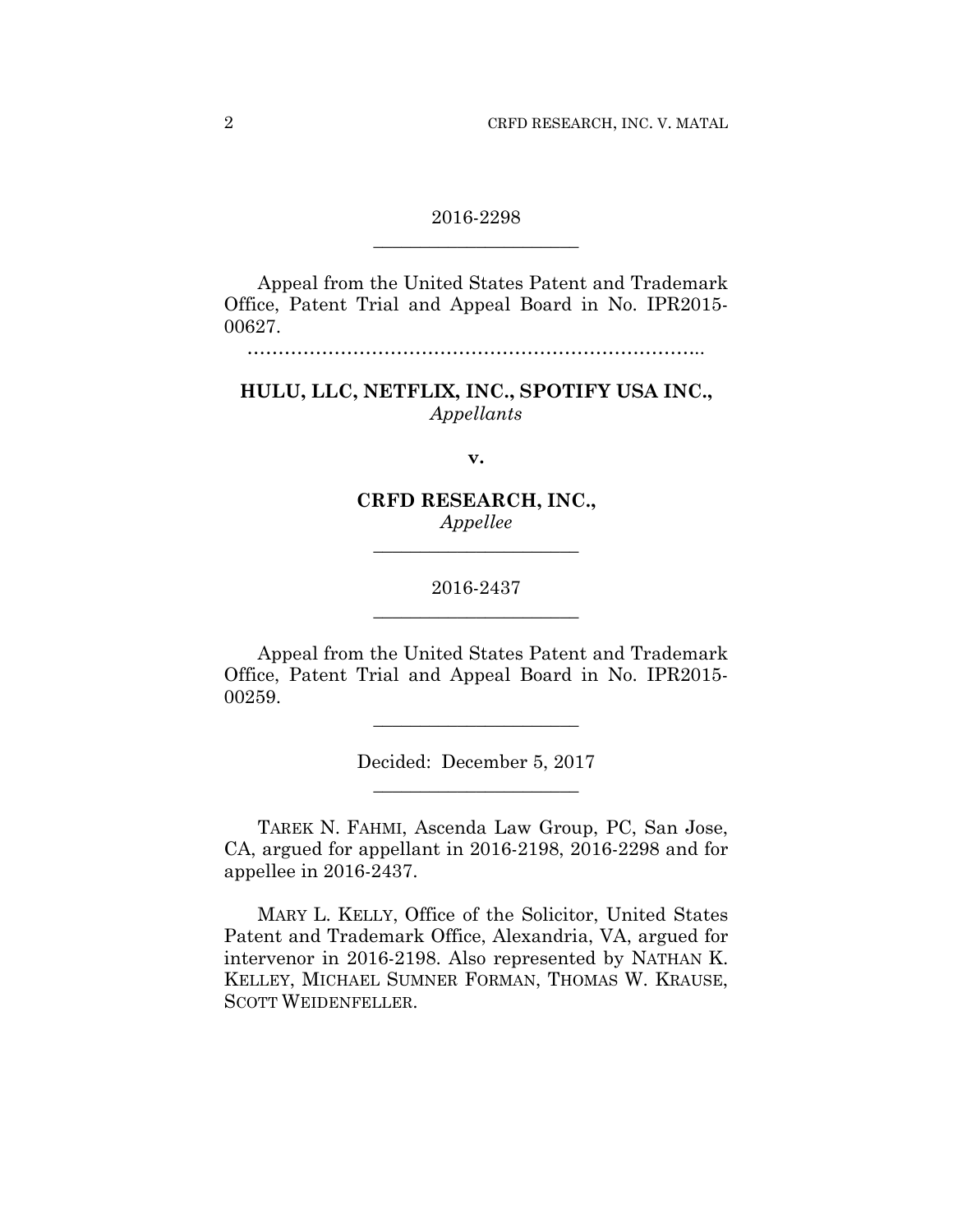ELIOT DAMON WILLIAMS, Baker Botts LLP, Palo Alto, CA, argued for appellees in 2016-2298. Also represented by GEORGE HOPKINS GUY, III.

HARPER BATTS, Baker Botts LLP, Palo Alto, CA, argued for appellant Hulu, LLC, in 2016-2437. Also represented by ELIOT DAMON WILLIAMS; MICHAEL HAWES, Houston, TX.

JOHN F. WARD, Kelley Drye & Warren, LLP, New York, NY, argued for appellants Netflix, Inc., Spotify USA Inc., in 2016-2437. Also represented by DAVID LINDENBAUM, MICHAEL J. ZINNA.

Before NEWMAN, MAYER, and O'MALLEY, *Circuit Judges.*

**\_\_\_\_\_\_\_\_\_\_\_\_\_\_\_\_\_\_\_\_\_\_** 

O'MALLEY*, Circuit Judge.*

Today we decide three appeals in companion cases from final written decisions of the United States Patent and Trademark Office ("PTO") Patent Trial and Appeal Board's ("Board") inter partes reviews ("IPRs") of U.S. Patent No. 7,191,233 ("the '233 patent"), owned by CRFD Research, Inc. ("CRFD"). *Iron Dome LLC v. CRFD Research, Inc.*, No. IPR2015-00055, 2016 Pat. App. LEXIS 6855 (P.T.A.B. Apr. 22, 2016) (hereinafter "*Iron Dome Final Written Decision*," Appeal No. 16-2198); *DISH Network Corp. v. CRFD Research, Inc.*, No. IPR2015- 00627, 2016 Pat. App. LEXIS 7567 (P.T.A.B. June 1, 2016) (hereinafter "*DISH Final Written Decision*," Appeal No. 16-2298); *Hulu, LLC v. CRFD Research, Inc.*, No. IPR2015-00259, 2016 Pat. App. LEXIS 4340 (P.T.A.B. June 1, 2016) (hereinafter "*Hulu Final Written Decision*," Appeal No. 16-2437). For the reasons stated below, we affirm the *Iron Dome* and *DISH Final Written Decisions*,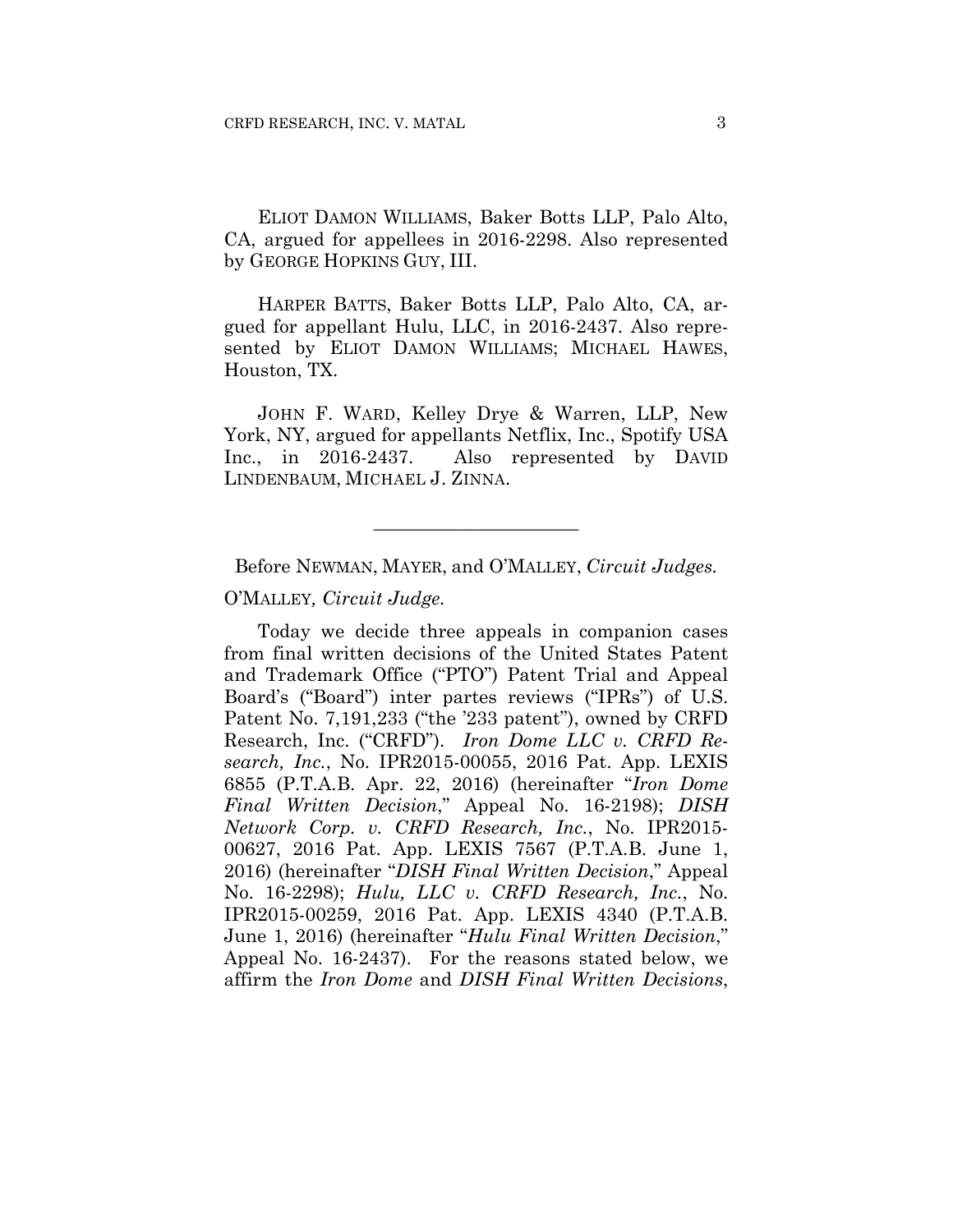but we reverse the Board's determination on obviousness in the *Hulu Final Written Decision*.

#### I. BACKGROUND

## A. The '233 Patent

The '233 patent describes methods and systems for "user-directed transfer of an on-going software-based session from one device to another device." '233 patent, col. 1, ll. 10–11. These methods and systems operate to allow the user to begin a session on one communicationenabled device, such as a cellular telephone, wireless personal digital assistant, laptop computer, or desktop computer, and then to transfer the session to another device. *Id.* col. 1, ll. 8–11; *see id.* col. 1, ll. 15–52; *see also id.* col. 2, ll. 3–20; *id.* col. 3, ll. 6–10.

The '233 specification explains that, "[i]n conventional systems, the user would have to discontinue the current session on the first device and reinitiate a new session on the second device." *Id.* col. 1, ll. 59–62. But the session transfer described in the '233 patent "provides the capability to initiate a transfer of an on-going session from a first device to a second device while maintaining the session and its context." *Id.* col. 3, ll. 7–10.

The '233 patent describes a method of session transfer in which: (1) a first device sends a "redirect or transfer command" to a session transfer module; (2) a session server begins intercepting messages intended for the first device; (3) the first device transmits a "transaction or session history" to the session server; (4) the session server retrieves the previously stored "device profile" of a second device to which the session will be redirected, converts the stored messages of the session history into a data format compatible and/or modality compatible with the second device, and converts the session state to a state compatible with the second device; and (5) when the user activates the second device, the session server "push-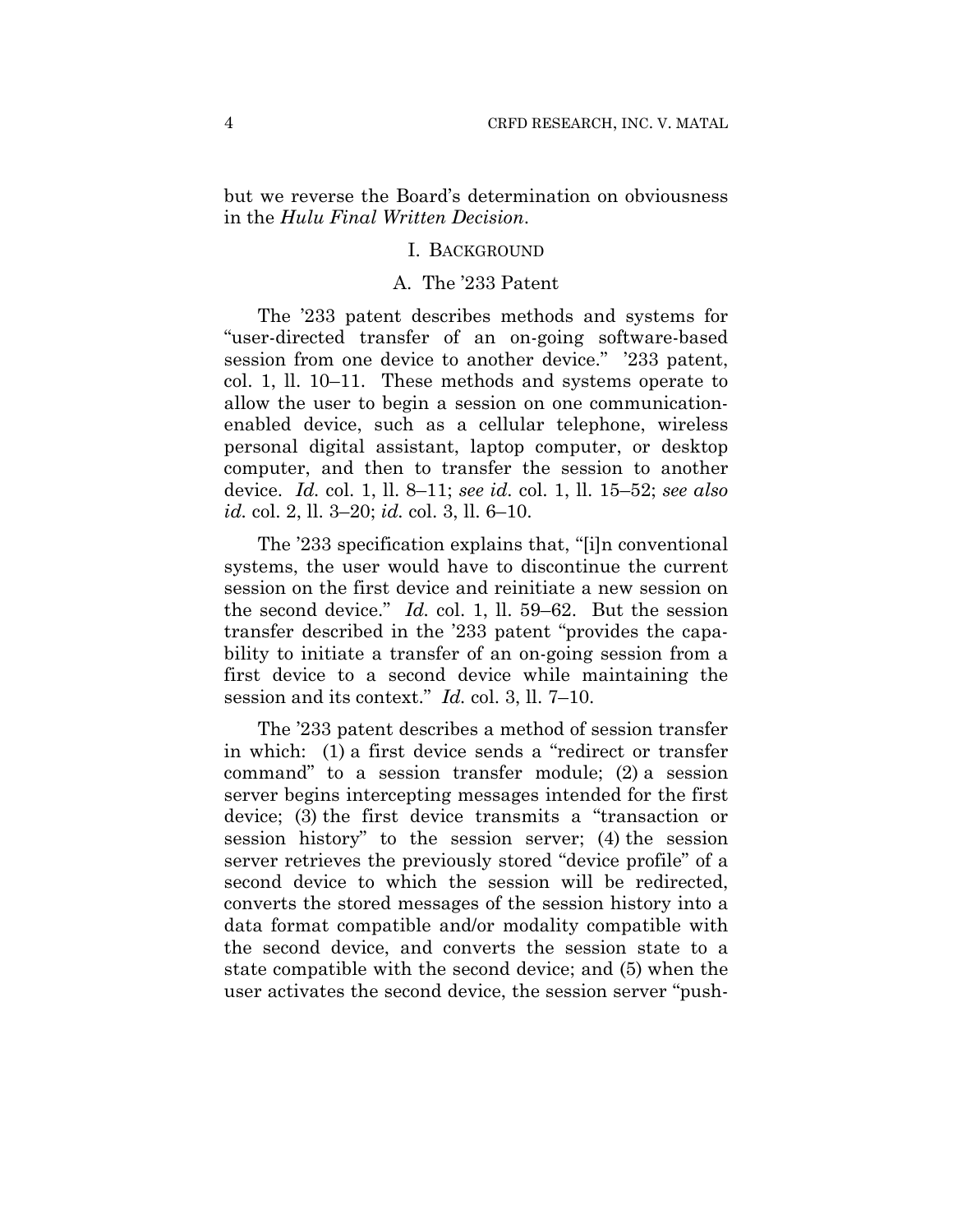es the converted session to the redirected device over the network **100** as a normal session with the converted transaction log." *Id.* col. 7, l. 46–col. 8, l. 35.

Claim 1 is illustrative of the independent and dependent claims at issue in these appeals:<sup>1</sup>

1. A method for redirecting an on-going, software based session comprising:

conducting a session with a first device;

specifying a second device;

discontinuing said session on said first device; and

transmitting a session history of said first device from said first device to a session transfer module after said session is discontinued on said first device; and

resuming said session on said second device with said session history.

*Id.* col. 9, ll. 30–39.

<u>.</u>

<sup>1</sup> CRFD appealed the *Iron Dome Final Written Decision* as to the Board's finding of anticipation of claim 1 and obviousness of claims 4–6 and 8–11 of the '233 patent. *See* Appeal No. 16-2198. CRFD also appealed the *DISH Final Written Decision* as to the Board's finding of anticipation of claims 1, 4, 23, and 25 of the '233 patent, and obviousness of claims 4 and 25 of the '233 patent. *See*  Appeal No. 16-2298. Hulu appealed the *Hulu Final Written Decision* as to the Board's finding of no anticipation of claims 1–3, 23, and 24 of the '233 patent, and nonobviousness of claims 1–6, 8–11, 13–15, 17–20, 23–25, 29–31, 34–36, and 38–41 of the '233 patent. *See* Appeal No. 16-2437.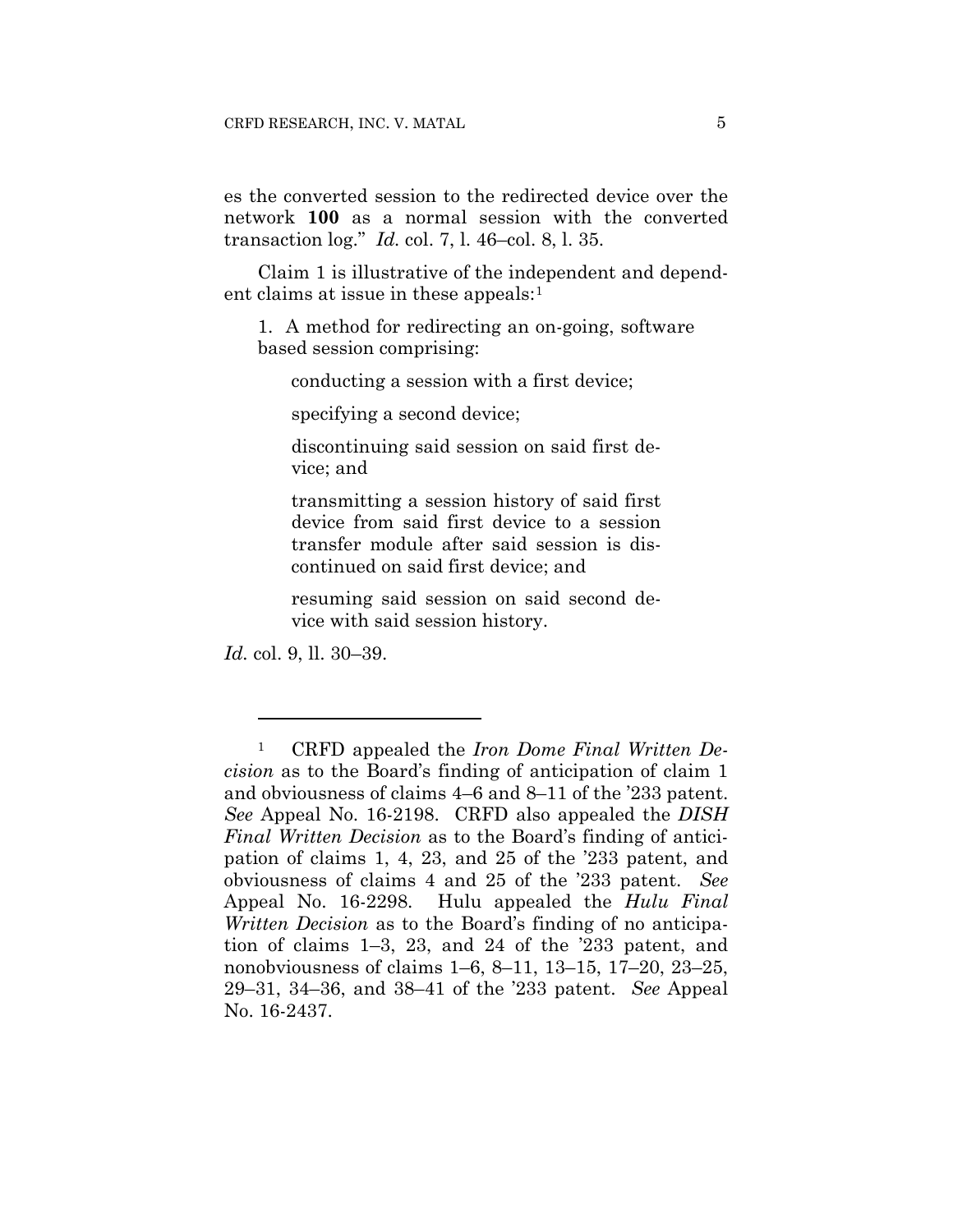## B. Relevant Prior Art

The Board reviewed three prior art references relevant to the issues raised in these appeals: (1) Thomas Phan et al., "A New TWIST on Mobile Computing: Two-Way Interactive Session Transfer" in the Proceedings of the Second IEEE Workshop on Internet Applications (WIAPP 2001) ("Phan San Jose"); (2) Thomas Phan et al., "Handoff of Application Sessions Across Time and Space" in volume 5 of the IEEE International Conference on Communications (ICC 2001) ("Phan Helsinki"); and (3) U.S. Patent No. 6,963,901, filed July 24, 2000, and issued November 8, 2005 ("Bates").2

<u>.</u>

<sup>2</sup> In the IPRs leading to the *DISH* and *Hulu Final Written Decisions,* the Board also instituted review on various grounds related to two other prior art references: (1) Mun Choon Chan & Thomas Y. C. Woo, *Next-Generation Wireless Data Services: Architecture and Experience*, IEEE Pers. Comm., Feb. 1999, 20 ("Chan"); and (2) Bo Zou, Mobile ID Protocol: A Badge-Activated Application Level Handoff of a Multimedia Streaming to Support User Mobility (2000) (M.S. thesis, University of Illinois at Urbana-Champaign) ("Zou"). In IPR2015- 00627, the Board instituted review of the '233 patent under 35 U.S.C. § 103(a) on the combination of Bates and Chan. *DISH Final Written Decision*, at \*7. In IPR2015- 00259, the Board instituted review of the '233 patent under 35 U.S.C. § 103(a) on the combinations of Bates and Chan, Bates and Zou, and Bates, Zou, and Chan. *Hulu Final Written Decision*, at \*6. As discussed below in sections II.B and II.C, the parties do not dispute that petitioners in these actions offered Bates as the only reference that teaches and/or suggests the transmitting session history limitation at issue in the relevant portions of those proceedings.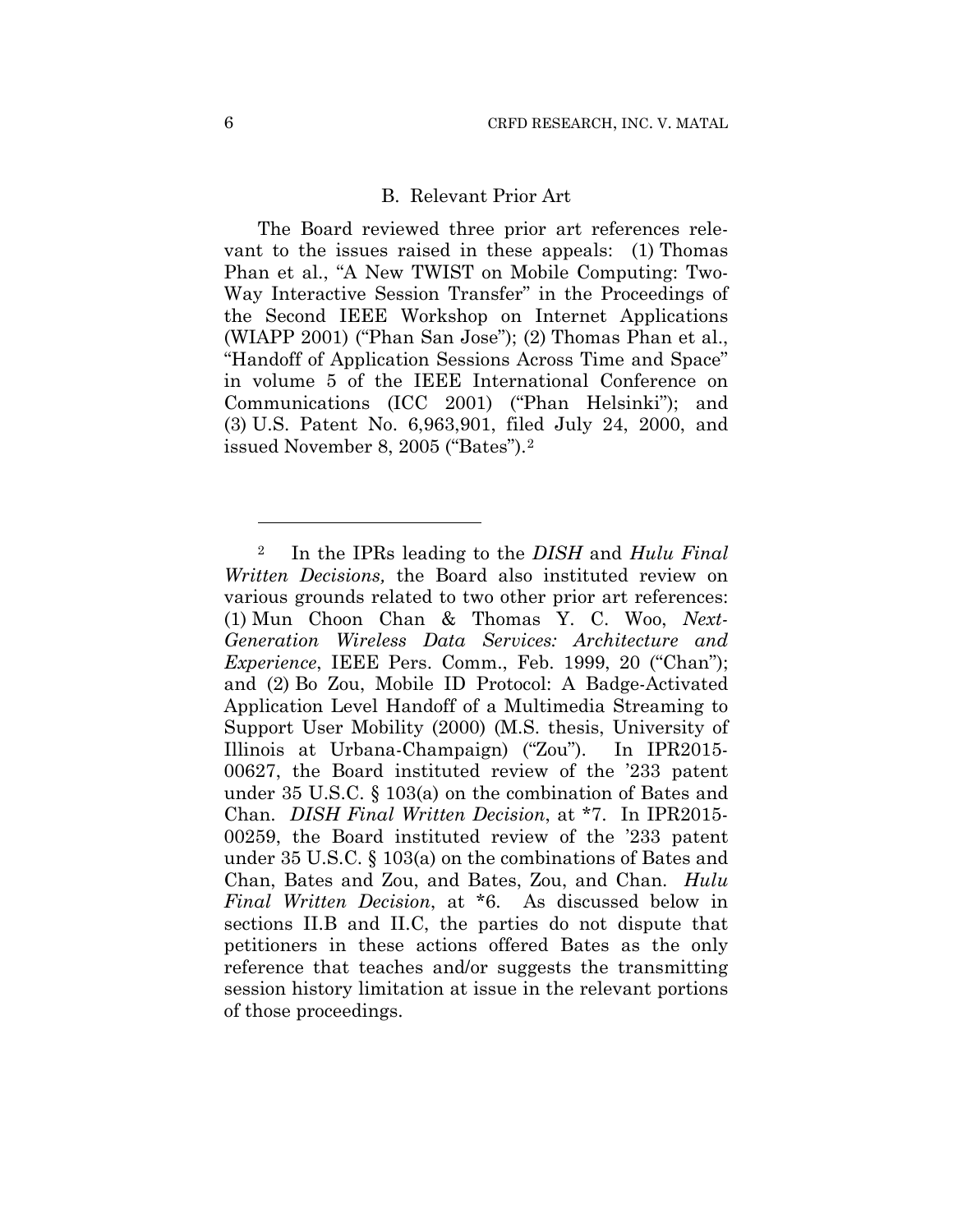## 1. Phan San Jose

The Board examined Phan San Jose as part of the *Iron Dome* and *DISH Final Written Decisions.* Phan San Jose describes the "Interactive Mobile Application Support for Heterogeneous Clients (iMASH) research project." iMASH allows hospital physicians and staff to "seamlessly move an application's session from one machine to another machine," such as a desktop or laptop computer, using the hospital's "network as a conduit." Using iMASH, a physician may begin a session on a first device and later resume that session on a different device using the session data from the first device.

As part of its discussion of the iMASH research project, Phan San Jose discloses a two-way interactive session transfer ("TWIST"). TWIST places middleware servers ("MWSs") between client devices and an application server. Session state data on a first device is stored on the MWS and then transferred to another client upon session handoff.

Phan San Jose also describes how the iMASH system could be used with a "Teaching File" Java applet that displays medical images and associated information to allow users to create and modify instructional "teaching files." In responding to a user request, the application server sends an image file from storage to the MWS. The MWS then performs a format conversion on the image, and the requesting client device then receives this image.

Phan San Jose describes two methods for session handoff: a "pull" mode and a "push" mode. In the "pull" mode, so named because the target machine retrieves the session state from the MWS, the session handoff proceeds as follows:

When the user wishes to perform a session handoff, he must first decide how the handoff shall be conducted with respect to the recipient. If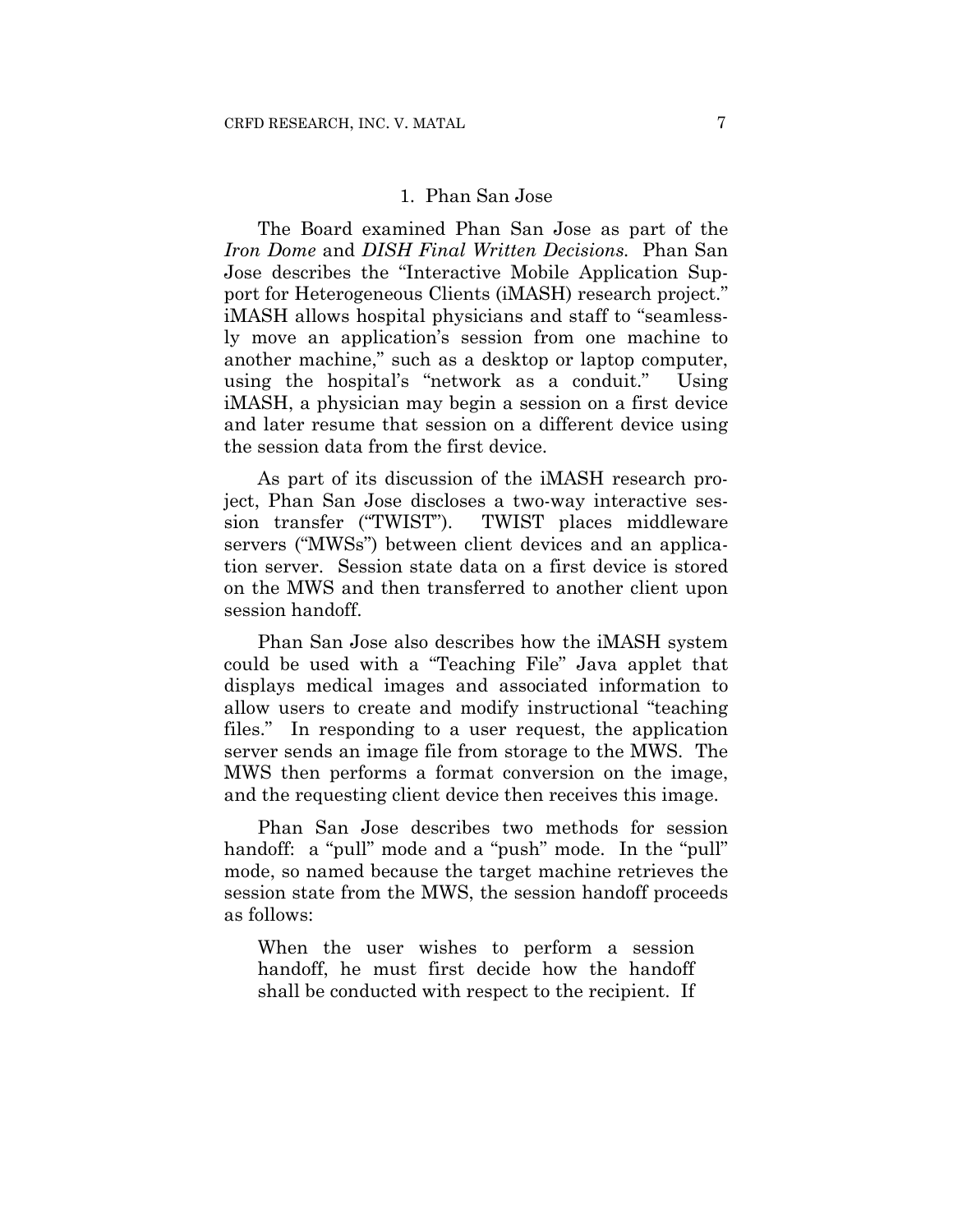the user selects a "Suspend" operation [at the first client device in the "pull" mode], his session shall be saved back to the MWS, allowing the application to terminate, and at a later time the session can be reinstantiated by the Teaching File application running on the target machine.

J.A. 349 (Appeal No. 16-2198); J.A. 1333 (Appeal No. 16- 2298). In the "pull" mode, the second device is specified *after* the session is terminated on the first device. But in the "push" mode, the user selects the target second device to which the transfer will be made *before* the session on the first device is terminated. *Id.* When the handoff occurs in the "push" mode, the MWS contacts a daemon running on the target device to immediately launch the Teaching File applet; this action automatically retrieves the session state data from the first device. *Id.* The applet on the first client terminates only after the session state is fully reinstantiated on the second machine. *Id.*

#### 2. Phan Helsinki

The Board examined Phan Helsinki in the course of the *Iron Dome* and *DISH Final Written Decisions.* Phan Helsinki elaborates on the architecture and operation of the iMASH research project described in Phan San Jose. J.A. 359–64 (Appeal No. 16-2198); J.A. 1343–48 (Appeal No. 16-2298). Phan Helsinki explains that this system employs MWSs "strategically placed between the application servers and the clients." J.A. 359 (Appeal No. 16- 2198); J.A. 1343 (Appeal No. 16-2298). The MWSs, rather than the original application servers, act as the data sources for the various clients and support session handoffs. *Id.* "When a user moves an on-going application session from one device to another, middleware servers act as a 'home' for the application state (including active connections, cached data, etc.) to facilitate migration between devices." J.A. 361 (Appeal No. 16-2198); J.A. 1345 (Appeal No. 16-2298).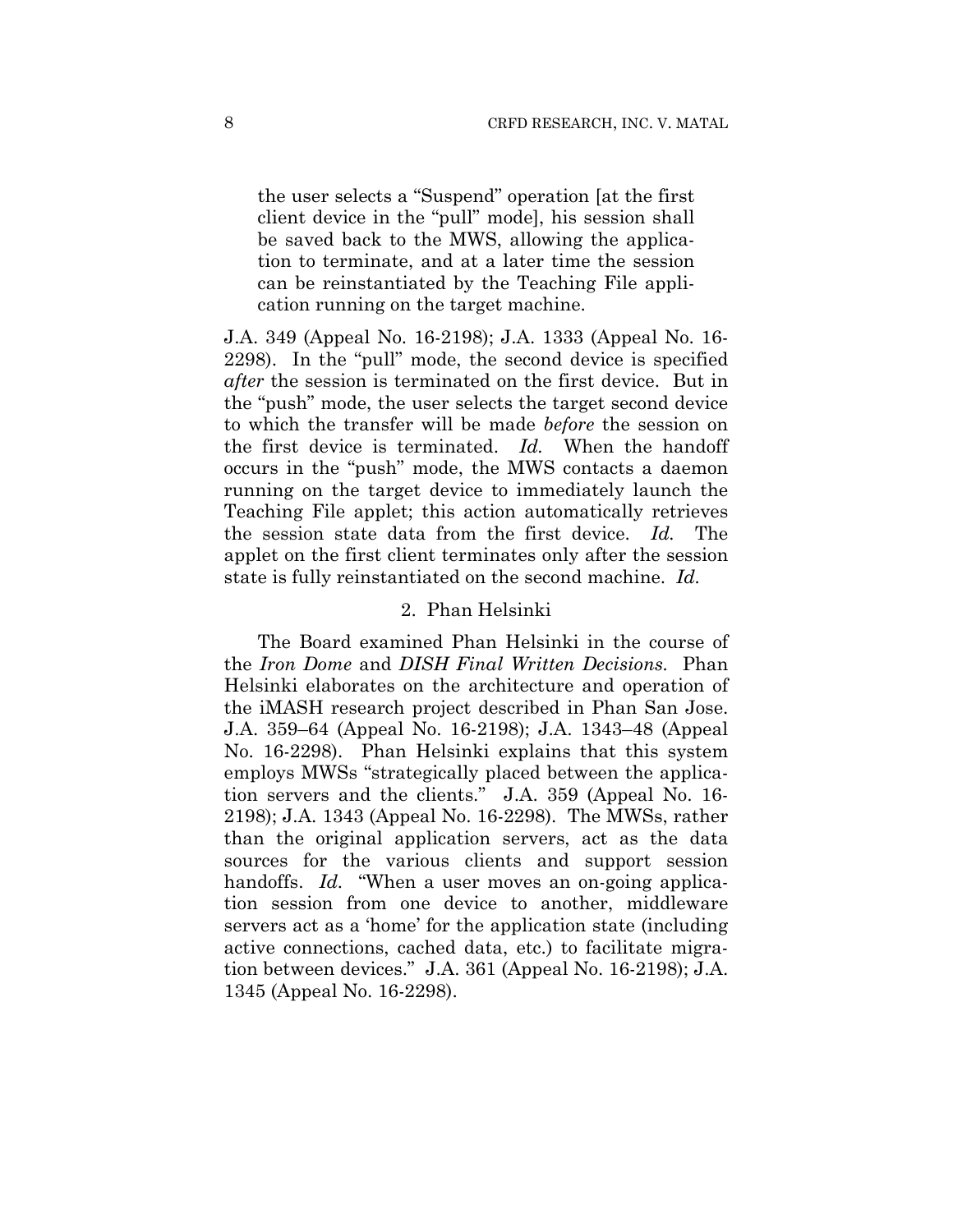Phan Helsinki also describes the "Middleware-Aware Remote Code" ("MARC") on the client device that facilitates "session saving and restoration," and explains how a session is transferred using a web browser that has been "outfitted" with MARC. J.A. 361–62 (Appeal No. 16- 2198); J.A. 1345–46 (Appeal No. 16-2298). First, a user starts the client application by providing a user ID. The MARC within the browser then contacts the MWS and begins a new session using this user ID. If a previous session state exists, it is retrieved from the MWS and is incorporated into the browser before the user's current session begins. *Id.*

#### 3. Bates

Bates discloses a system and method for "sharing . . . browser information between at least two browser applications" in which a web browsing session is transferred from a first computer to a second computer via one or more servers. Bates, col. 1, ll. 63–66; *id.* col. 3, ll. 4–7; *id.* col. 9, ll. 24–30; *id.* col. 10, l. 51–col. 11, l. 8. The "browser information includes information generated during a browsing session, i.e., a period of time when the browser **240** is executing on a client computer **106** and a network connection exists between the client **106** and the network **104** allowing a user to traverse network addresses corresponding to the servers **108**," and the information "may be limited to the information generated during a particular browsing session." *Id.* col. 4, ll. 61–67; *id.* col. 6, ll. 11–13; *id.* col. 7, ll. 22–24.

Bates discloses a step-by-step session transfer process in which a user first conducts a web browsing session on a first client computer. *Id.* col. 10, ll. 58–61. Next, "[a] user may input to the field **302** an e-mail address for a computer (e.g., a remote client computer **106**) to which the browser information contained in the sending computer's buffer **242** will be sent." *Id.* col. 5, ll. 52–56. When the user wishes to switch computers, "the user may be re-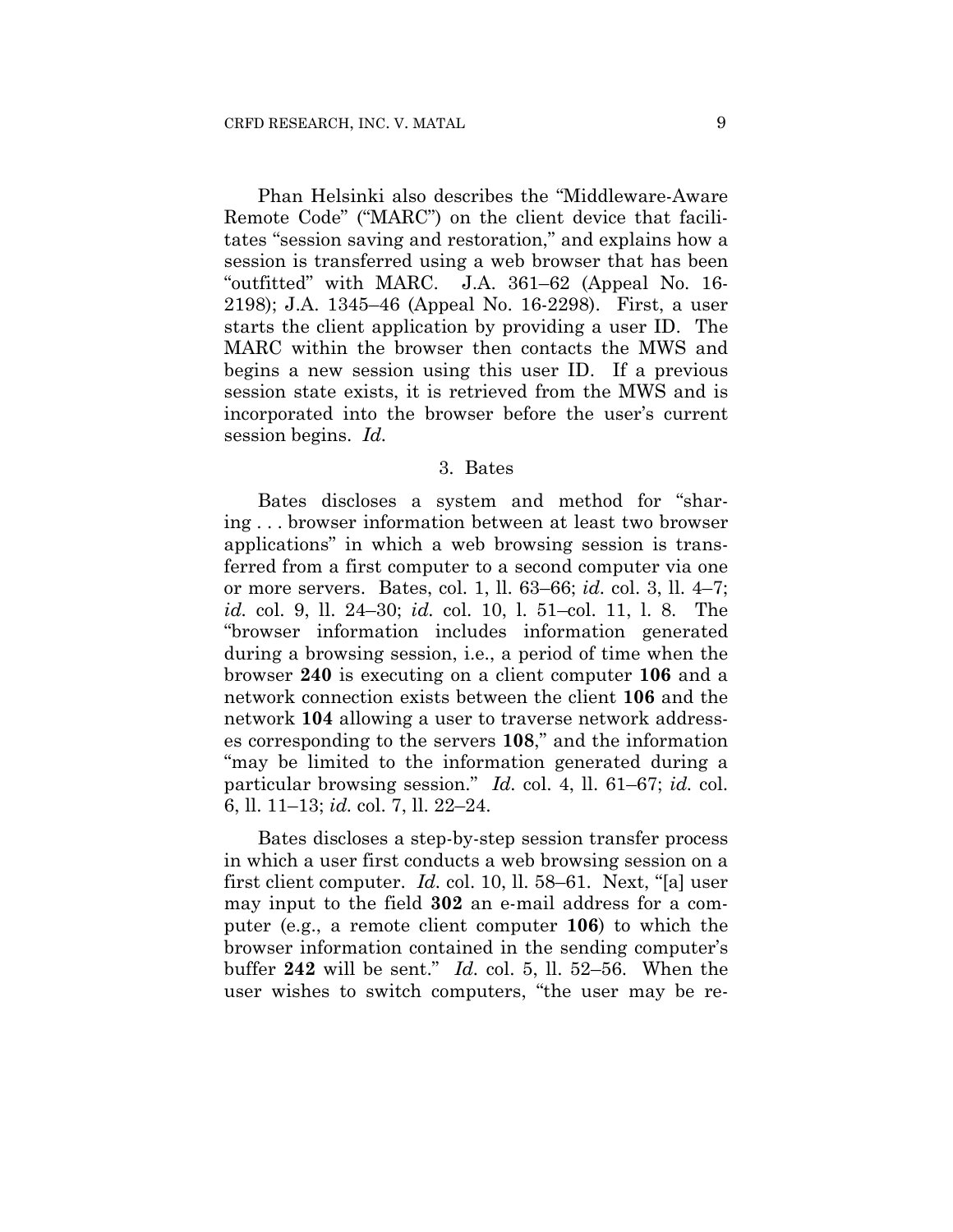quired to terminate a browsing session. In such an event, the necessary browser information may be collected and transmitted to a remote computer containing another browser program" through the use of various servers and networks. *Id.* col. 10, ll. 61–65. "The browser information is then used to reconfigure the browser program of the remote computer and restore the user to where he or she left off during the terminated browsing session." *Id.* col. 10, l. 65–col. 11, l. 1. "In effect, the present invention preserves the current status of a browsing session to be resumed at another location." *Id.* col. 11, ll. 6–8.

Bates also describes various "share events," which are events "adapted to initiate transmission of the browser information from the local client computer to the remote client computer." *Id.* col. 9, ll. 4–7. Share events occur in connection with a user interface, where the local computer is configured to share browser information with a remote computer. *Id.* col. 8, ll. 59–66. Figure 5 of Bates depicts five such events: (1) upon user request (i.e., the browser information is transmitted immediately in response to a user request); (2) at shutdown (where the browser information is transmitted when the client computer is shutdown); (3) at an idle period (where the browser information is transmitted when the client computer is idle—e.g., when it enters a standby or hibernation mode); (4) periodically (where the browser information is transmitted at periodic time intervals); and (5) upon a predetermined action (in which the browser information is transmitted upon the occurrence of an action performed by the user, which action is not solely directed to sending the browser information). *Id.* col. 7, l. 56–col. 8, l. 23; *id.* Fig. 5. When a "share event" occurs, the first client computer transmits the browser information to the second client computer. *Id.* col. 9, ll. 38–49.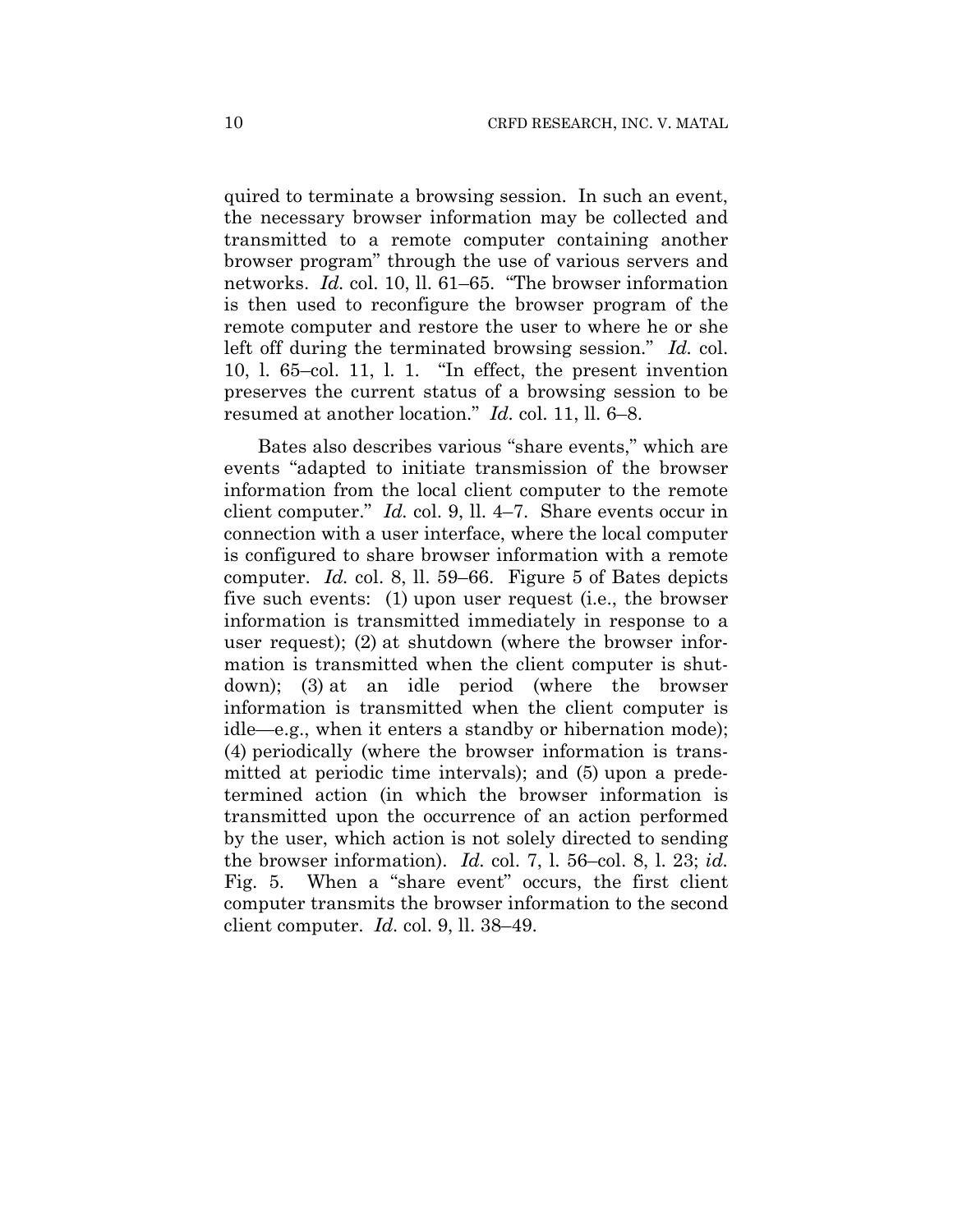#### II. DISCUSSION

We review the Board's factual findings for substantial evidence and its legal conclusions de novo. *In re Gartside*, 203 F.3d 1305, 1315–16 (Fed. Cir. 2000). "Substantial evidence is something less than the weight of the evidence but more than a mere scintilla of evidence." *In re Mouttet*, 686 F.3d 1322, 1331 (Fed. Cir. 2012) (citing *Gartside*, 203 F.3d at 1312). It is "such relevant evidence as a reasonable mind might accept as adequate to support a conclusion." *In re Applied Materials, Inc.*, 692 F.3d 1289, 1294 (Fed. Cir. 2012) (quoting *Consol. Edison Co. of N.Y. v. NLRB*, 305 U.S. 197, 229 (1938)). We have jurisdiction over these appeals under 28 U.S.C. § 1295(a)(4).

In its appeals of the *Iron Dome* and *DISH Final Written Decisions*, CRFD challenges the Board's determinations that certain claims of the '233 patent are unpatentable as anticipated or obvious over the Phan references. In appealing the *Hulu Final Written Decision*, Hulu, LLC, Netflix, Inc., and Spotify USA Inc. (collectively, "Hulu") challenge the Board's conclusion that various claims of the '233 patent are not unpatentable as anticipated or obvious based on disclosures in the Bates reference. We review each appeal in turn.

## A. *Iron Dome Final Written Decision*  (Appeal No. 16-2198)

As noted above, CRFD challenges the *Iron Dome Final Written Decision* in two ways: (1) it contends that claim 1 of the '233 patent is not anticipated by Phan San Jose; and (2) it argues that claims 4–6 and 8–11 would not have been obvious over Phan San Jose in combination with Phan Helsinki. For the reasons stated below, we reject both of these challenges and affirm the Board's decision in this appeal.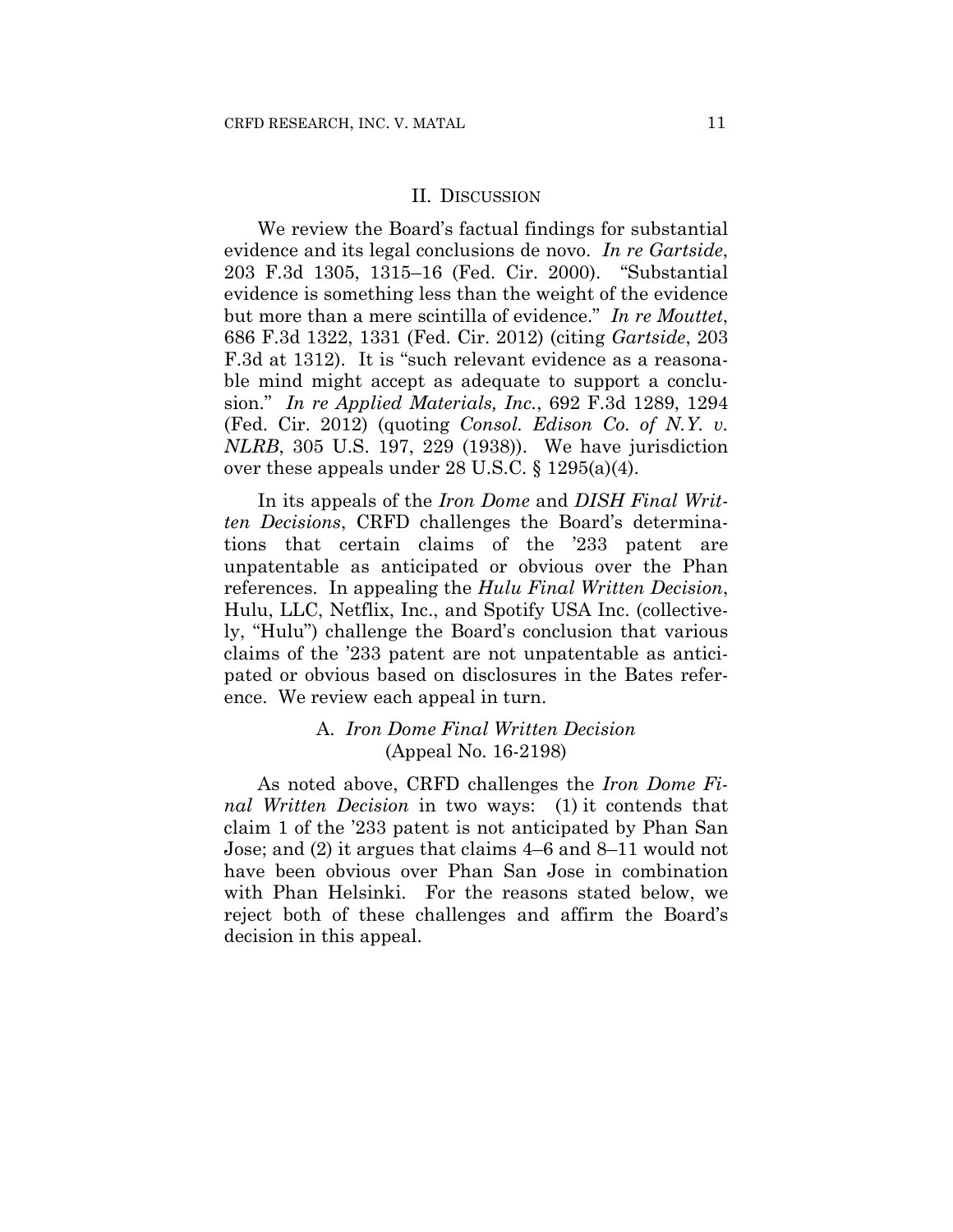#### 1. Procedural History

Iron Dome LLC filed a petition seeking inter partes review of claims 1–6, 8–11, 13–15, 17, 18, 20, and 34 of the '233 patent. *Iron Dome Final Written Decision*, at \*1. The Board instituted review on two proposed grounds: (1) claim 1 as anticipated by Phan San Jose; and (2) claims 4–6 and 8–11 as obvious over Phan San Jose in combination with Phan Helsinki. *Id.* at \*7.

In its final written decision, the Board concluded first that some, but not all, steps described in claim 1 of the '233 patent must be performed in a particular order. *Id.* at \*9–13. The Board found that claim 1 states explicitly that the "transmitting a session history" step of claim 1 must follow the "discontinuing [a] session" step, and that, logically, the "conducting a session with a first device" step must take place before the "discontinuing said session on said first device" step. *Id.* at \*11. But the Board concluded that "[t]here is nothing in the language of the claim, however, expressly requiring 'specifying a second device' to take place before 'discontinuing said session on said first device' or requiring such an order as a matter of logic or grammar." *Id.* Although the '233 patent includes two examples in which a user specifies a second device *before* discontinuing a session, the Board noted that the '233 specification indicates explicitly that, "although the method of the present invention has been described by examples, the steps of the method may be performed in a different order than illustrated or simultaneously." *Id.* at  $*12$  (citing '233 patent, col. 9, ll. 22–25). The Board thus concluded that claim 1 does not require the "specifying" step to take place before the "discontinuing" step. *Id.* at \*13.

The Board then found that Phan San Jose anticipates claim 1. *Id.* at \*13–22. Although the Board agreed with CRFD that Phan San Jose's "push" mode failed to teach the method recited in that claim, the Board found that the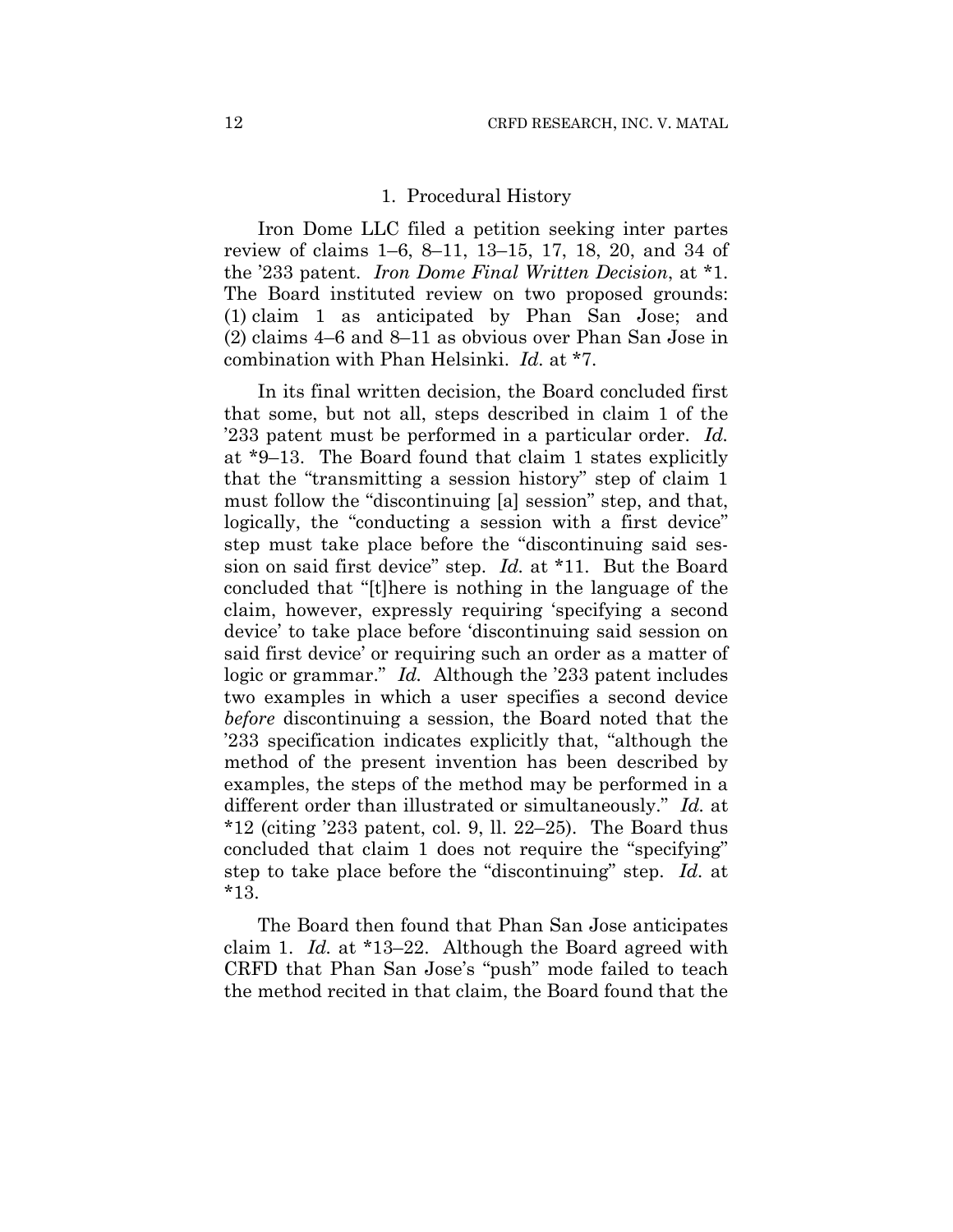"pull" mode of Phan San Jose discloses every limitation of claim 1, including the "specifying a second device" limitation relevant to this appeal. *Id.* at \*16–17. The Board concluded that Phan San Jose teaches the specification of a second device even though, in the "pull" mode, the user does not identify a second device before suspending the session. Instead, "[t]he specification of the second device may take place at a later time, such as when the user chooses to resume the session on a different device." *Id.* at \*18. As the "specifying" step need not take place before the "discontinuing" step in claim 1 under the Board's construction, the Board found that Phan San Jose disclosed a scenario in which device specification could occur *after* the user selects the "Suspend" operation, thereby discontinuing the session and causing the transmission of the session history to the MWS.

The Board also found that Phan San Jose teaches specifying a second device in the "pull" mode when the user takes action on the second device to resume the session. *Id.* at \*20. According to the Board, claim 1 "does not specify who or what does the specifying, or to whom or what the second device is specified," as the claim only requires that the second device be specified. *Id.*

The Board then explained that, even if the second device must be specified to the Phan San Jose MWS, that MWS "must receive enough information from the second device to be able to distinguish the chosen second device from other potential devices, even if only by virtue of the second device's association with a user account; otherwise, the MWS would not be able to transmit the session history to the second device." *Id.* at \*21. Given these disclosures, the Board found that Phan San Jose discloses the "specifying" step of claim 1 either through user selection of a second device to resume the session or through the second device's communication to the MWS to transmit the session history from the first device.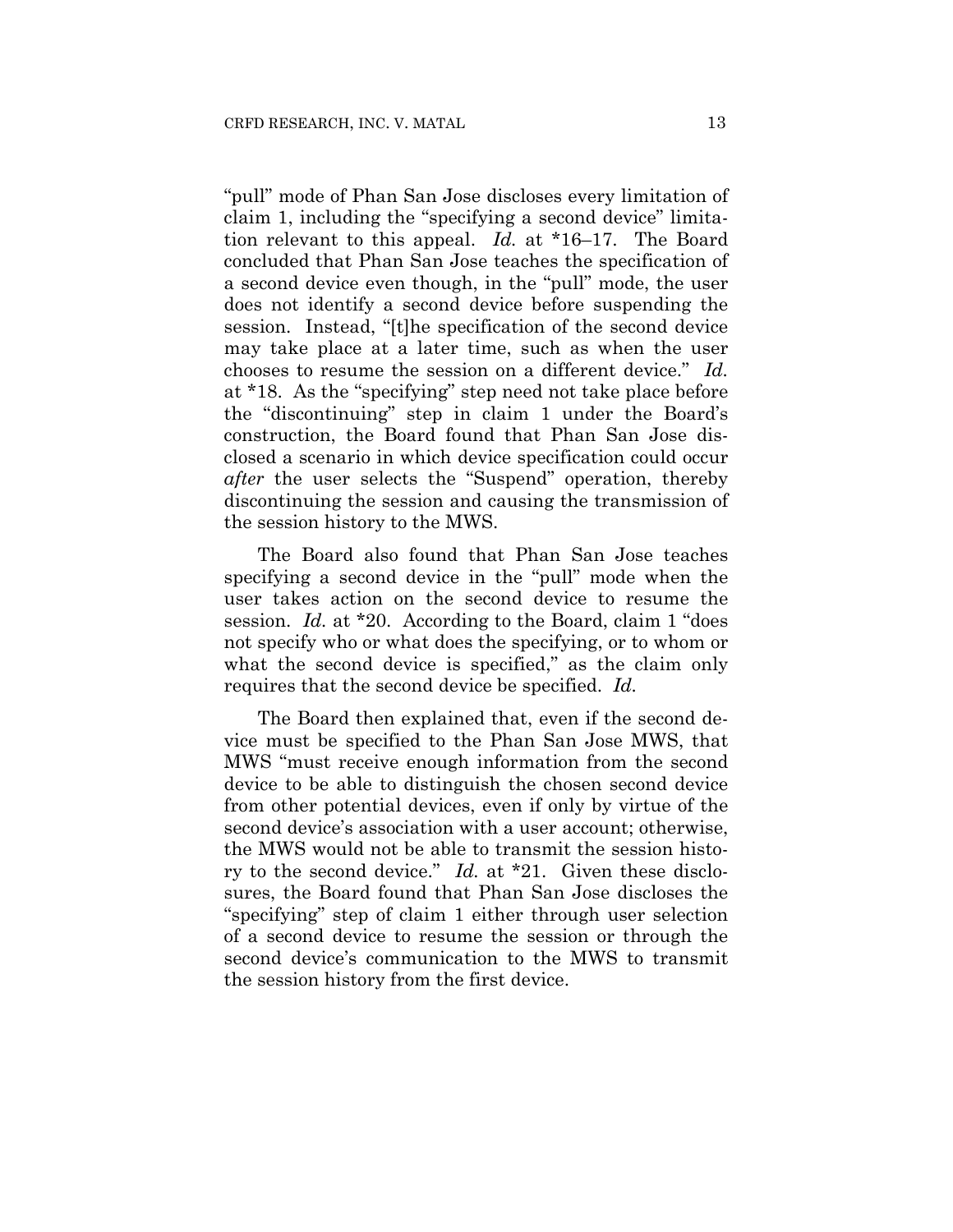The Board also determined that claims 4–6 and 8–11 would have been obvious over Phan San Jose and Phan Helsinki. *Id.* at \*22–27. The Board rejected CRFD's contention that Phan Helsinki's description of the "pull" mode, also disclosed in Phan San Jose, fails to teach or render obvious the "specifying a second device" step of claim 1. The Board noted its earlier determination that Phan San Jose alone discloses the "specifying a second device" step, and concluded that CRFD's arguments as to claims dependent on claim 1 were unpersuasive for this reason. *Id.* at \*26–27.

CRFD appealed. Iron Dome subsequently withdrew from the appeal, and the Director exercised her right to intervene under 35 U.S.C. § 143.

#### 2. Anticipation by Phan San Jose

A patent is invalid for anticipation under 35 U.S.C. § 102 if a single prior art reference discloses all limitations of the claimed invention. *Schering Corp. v. Geneva Pharm.*, 339 F.3d 1373, 1377 (Fed. Cir. 2003). "Anticipation is a question of fact, and decisions from the Board on factual matters are reviewed for substantial evidence." *REG Synthetic Fuels, LLC v. Neste Oil Oyj,* 841 F.3d 954, 958 (Fed. Cir. 2016) (citing *Eli Lilly & Co. v. Bd. of Regents of Univ. of Wash.*, 334 F.3d 1264, 1267 (Fed. Cir. 2003)). Anticipation is established when "one skilled in the art would reasonably understand or infer from the prior art reference's teaching that every claim [limitation] was disclosed in that single reference." *Akamai Techs., Inc. v. Cable & Wireless Internet Servs., Inc.*, 344 F.3d 1186, 1192–93 (Fed. Cir. 2003) (quoting *Dayco Prods., Inc. v. Total Containment, Inc.*, 329 F.3d 1358, 1368 (Fed. Cir. 2003)).

On appeal, CRFD does not challenge the Board's determination that nothing in claim 1 requires the step of specifying a second device occurs before the first session is discontinued, nor does it challenge any of the Board's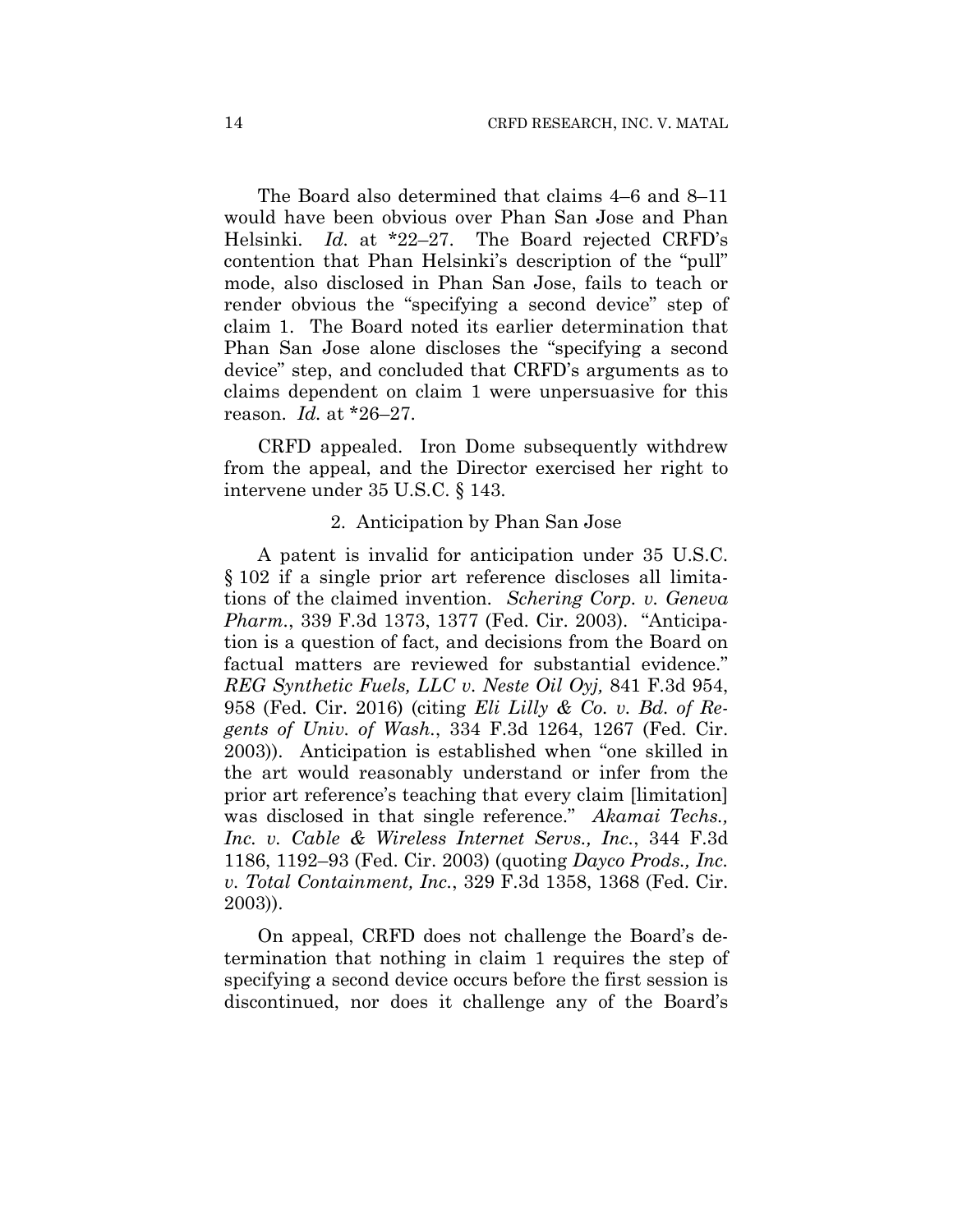other claim construction determinations. And, CRFD does not dispute that Phan San Jose's "pull" mode teaches that a physician can begin a session on a first device and then discontinue that session by suspending it, thereby causing the session history to be saved onto the MWS for continuation of the session at a later time.

Instead, CRFD contends that the Board erred in determining that Phan San Jose anticipates claim 1 of the '233 patent as, in its view, Phan San Jose's "pull" mode does not teach "specifying a second device." CRFD argues that nothing in Phan San Jose describes "specifying" as part of a second device's retrieval of session history from the MWS, and that, to anticipate, Phan San Jose must have provided more detail about the reinstantiation process. But claim 1 only requires "specifying a second device." As the Board correctly noted, this is a broad limitation; it does not restrict specifying to a particular user or a particular device. *Iron Dome Final Written Decision*, at \*20. Indeed, CRFD admitted at the oral hearing before the Board that *either* a user or another entity could specify the second step. *Id.* (citing J.A. 286 at ll. 14–22). And, according to the Board's uncontested claim construction, the specifying step need not occur before the discontinuation of the first session, meaning that a user can specify a second device, or a second device can specify itself, *after* the first session has been discontinued and the session history has been transferred to the MWS.

The Board explained that "the MWS in Phan San Jose must receive enough information from the second device to be able to distinguish the chosen second device from other potential devices, even if only by virtue of the second device's association with a user account; otherwise, the MWS would not be able to transmit the session history to the second device." *Id.* at \*21. As the Board found, Phan San Jose teaches that the user may select the second device on which a session will be resumed and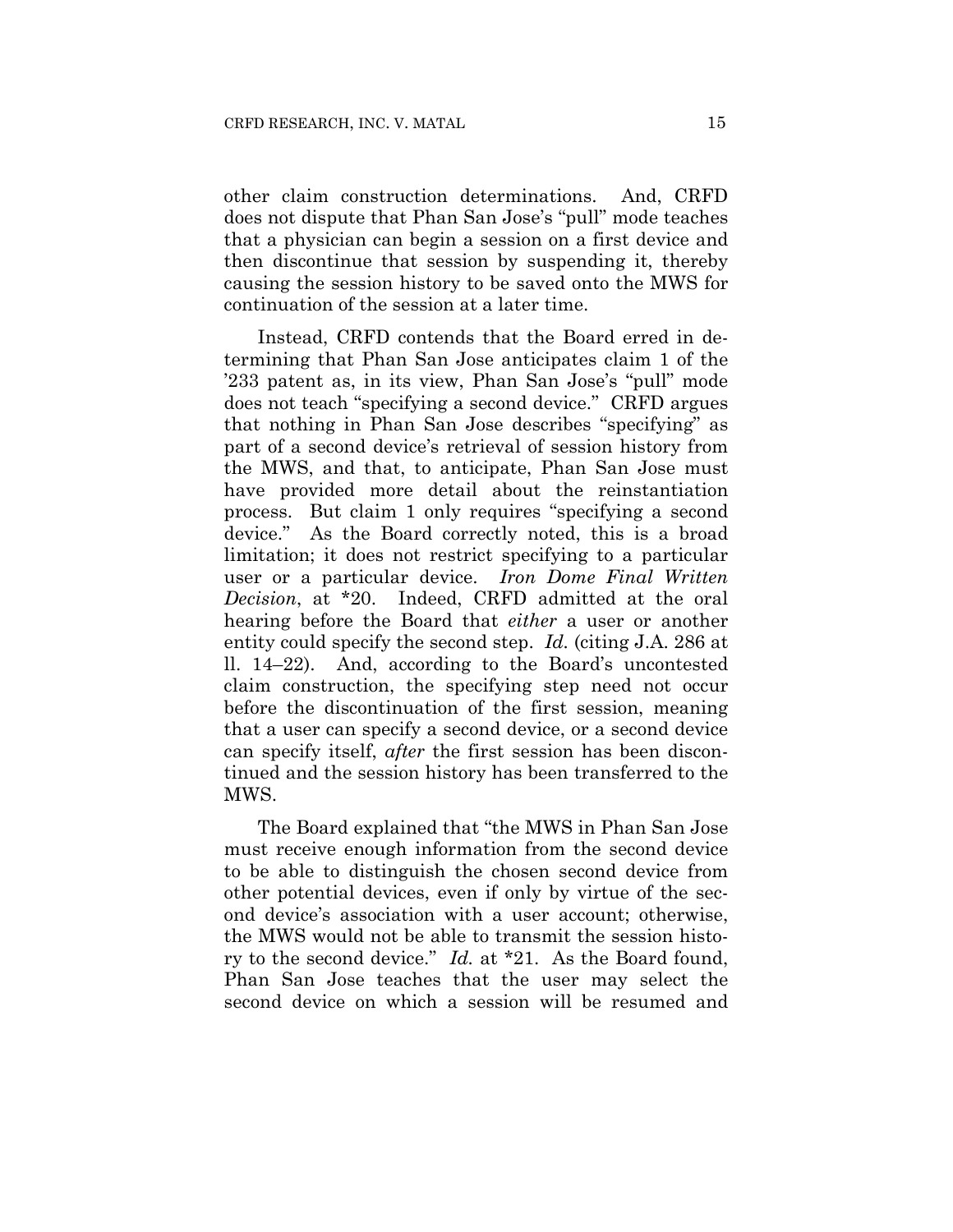take action on that device to resume the session; such action causes the second device to communicate with the MWS to retrieve the session history. *Id.* at \*20.

CRFD has not explained why the Board's finding that claim 1 does not prohibit a user from specifying a second device by taking action *on that second device* to resume the session—was erroneous. CRFD contends that nothing in Phan San Jose describes a user log-on action, but CRFD fails to explain how, under its theory, the session history could be sent to the second device without a user or a device instructing the MWS on where to send the data—thereby "specifying" the device. The fundamental flaw in CRFD's theory is that it fails to acknowledge that, in order for the session history to be transmitted to the second device, the MWS must know the identity of the second device. CRFD's arguments that Phan San Jose fails to provide the precise details of this identification process are unavailing, because the identification of the second device (or, in claim 1's parlance, the "specifying" of such a device) is required for Phan San Jose's operation.

CRFD also challenges the Board's anticipation conclusion as to the "transmitting" limitation. The Board found that CRFD admitted that Phan San Jose discloses the "transmitting" step of claim 1 at the oral hearing. *See id.* at \*17. CRFD's attorney made the following statement at the oral hearing before the Board:

JUDGE ARBES: Counsel, do you agree that the pull mode of Phan San Jose discloses transmitting the session history after the session is discontinued limitation?

MR. FAHMI: I'm sorry, which mode, Your Honor?

JUDGE ARBES: The pull mode.

MR. FAHMI: *The pull mode teaches transfer after the session is discontinued, yes.* In fact, it has to because in the pull mode the application on the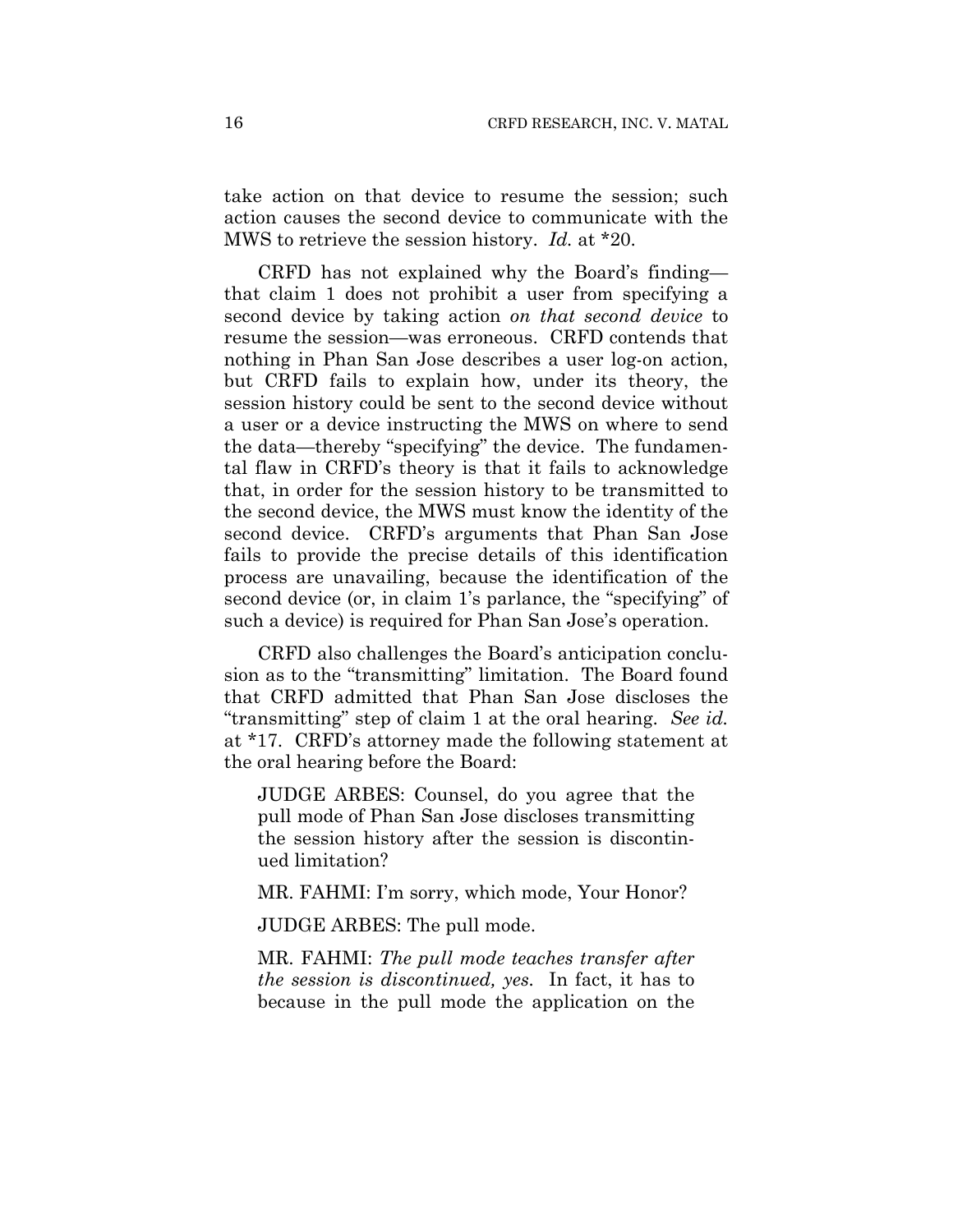# first client is allowed to terminate after indicating that they wish to suspend the session.

## J.A. 283 at ll. 3–11 (emphasis added); *see also Iron Dome Final Written Decision*, at \*17 (citing J.A. 283 at ll. 3–9).

CRFD argues that this statement does not concede that Phan San Jose's "pull" mode teaches transmitting a session history after the session is discontinued. Instead, it reflects CRFD's agreement that, in Phan San Jose, transfer of a session to a second device occurs after a session is terminated on the first device. CRFD points to Phan San Jose in support of this position, arguing that, in that reference, the session data must be saved on the MWS *before* the application running on the first device can terminate: "If the user selects a 'Suspend' operation, his session shall be saved back to the MWS, allowing the application to terminate." J.A. 349. But CRFD's citation is incomplete; Phan San Jose explains that, after the session is saved back to the MWS, which allows the application to terminate, "at a later time the session can be reinstantiated." *Id.* The Board cites the entire statement in its decision, and this statement is not inconsistent with the Board's conclusion that Phan San Jose discloses this limitation. CRFD has not shown that the Board erred in this finding.

Because substantial evidence supports the Board's conclusion that Phan San Jose teaches all steps of claim 1 of the '233 patent, we affirm the Board's determination that Phan San Jose anticipates this claim.

# 3. Obviousness Over Phan San Jose and Phan Helsinki

Obviousness is a question of law based on subsidiary findings of fact. *Intelligent Bio-Sys., Inc. v. Illumina Cambridge Ltd.*, 821 F.3d 1359, 1366 (Fed. Cir. 2016). An obviousness determination requires finding both "that a skilled artisan would have been motivated to combine the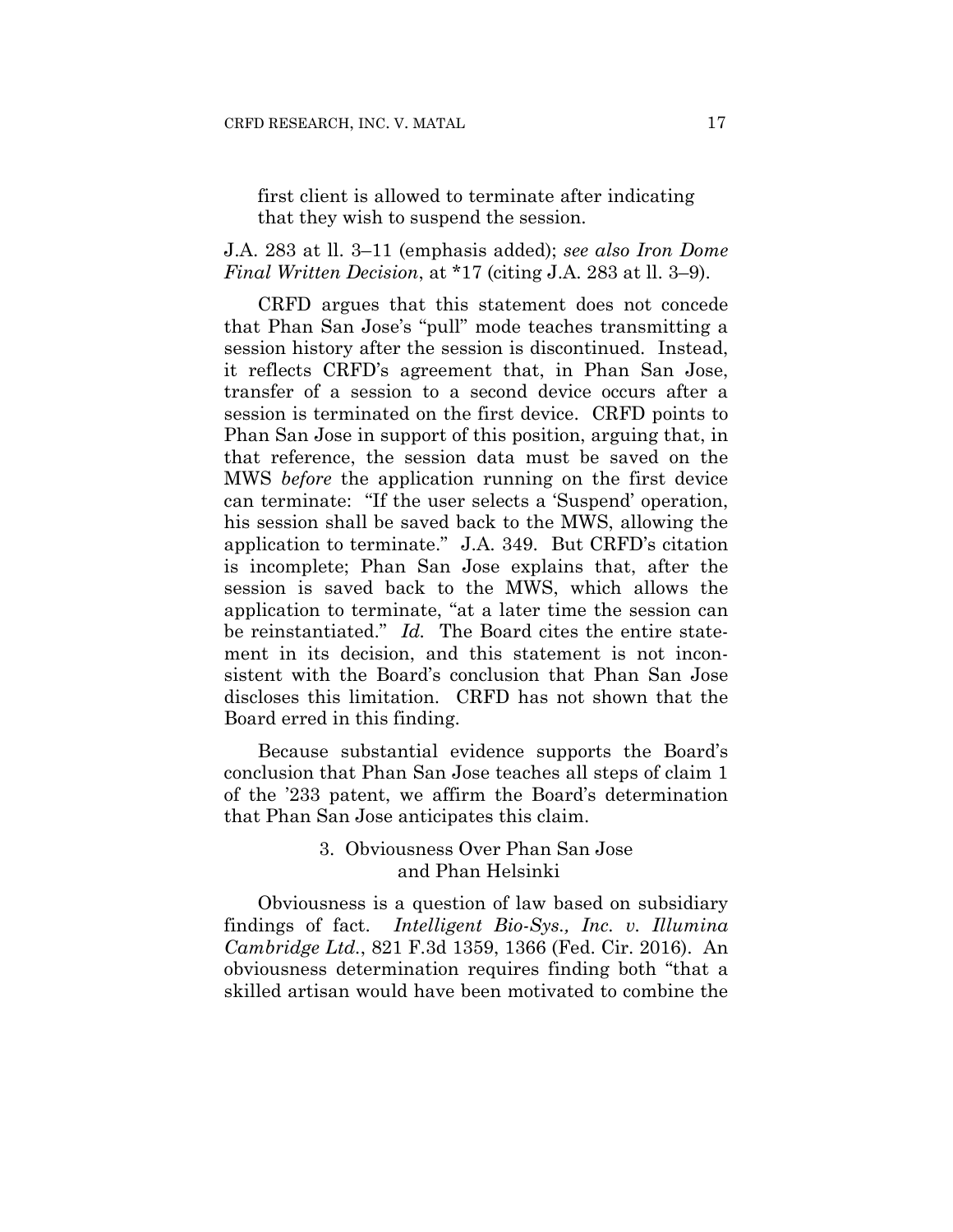teachings of the prior art references to achieve the claimed invention, and that the skilled artisan would have had a reasonable expectation of success in doing so." *Id.* at 1367–68 (quoting *Kinetic Concepts, Inc. v. Smith & Nephew, Inc.*, 688 F.3d 1342, 1360 (Fed. Cir. 2012)). We uphold the Board's factual findings unless they are not supported by substantial evidence, while we review the Board's legal conclusions de novo. *Dynamic Drinkware, LLC v. Nat'l Graphics, Inc.*, 800 F.3d 1375, 1378 (Fed. Cir. 2015).

CRFD has not raised nonobviousness arguments separate from the anticipation arguments we have rejected. CRFD contends that the "pull" mode taught in Phan San Jose and Phan Helsinki does not teach or suggest the specification of a second device to which the session history of the first device would be transmitted. Claims 4–6 and 8–11 depend either directly or indirectly from claim 1, and thus all include the "specifying a second device" limitation. For the reasons stated above, we hold that substantial evidence supports the Board's conclusion that Phan San Jose, alone, discloses the "specifying a second device" limitation. CRFD therefore has not shown that the Board erred in concluding that claims 4–6 and 8– 11 would have been obvious in view of Phan San Jose and Phan Helsinki.

## B. *DISH Final Written Decision* (Appeal No. 16-2298)

CRFD appeals the Board's determinations in the *DISH Final Written Decision* that (1) claims 1, 4, 23, and 25 of the '233 patent are anticipated by Phan Helsinki, and (2) claims 4 and 25 would have been obvious over Phan Helsinki in view of Phan San Jose. DISH Network Corporation, DISH DBS Corporation, DISH Network L.L.C., EchoStar Corporation, and EchoStar Technologies L.L.C. (collectively, "DISH") argue that, if we reverse the Board's decision as to the grounds CRFD appeals, we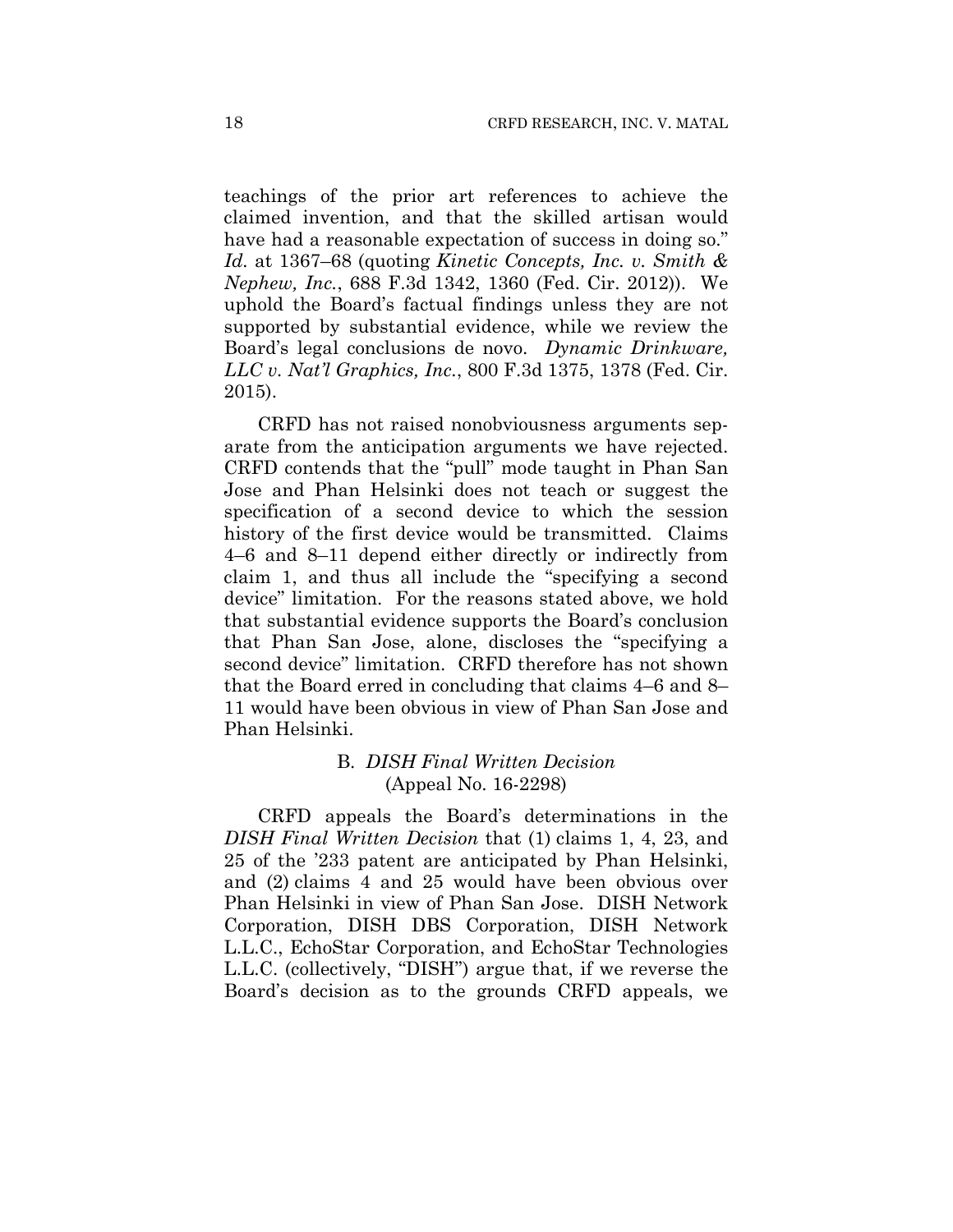should still conclude that claims 1, 4, 23, and 25 are unpatentable as obvious over the combination of Bates and Chan. For the reasons that follow, we affirm the Board's decision that claims 1, 4, 23, and 25 of the '233 patent are anticipated by Phan Helsinki, and therefore need not reach CRFD or DISH's obviousness arguments on the same claims.

#### 1. Procedural History

DISH filed a petition requesting inter partes review of claims 1, 4, 23, and 25 of the '233 patent. *DISH Final Written Decision*, at \*1. The Board instituted inter partes review on four proposed grounds: (1) claims 1, 4, 23, and 25 as anticipated by Phan Helsinki; (2) claims 4 and 25 as obvious over Phan Helsinki in combination with Phan San Jose; (3) claims 1 and 23 as anticipated by Bates; and (4) claims 1, 4, 23, and 25 as obvious over Bates and Chan. *Id.* at \*7.

In its final written decision, the Board found claims 1, 4, 23, and 25 of the '233 patent anticipated by Phan Helsinki, and also found claims 4 and 25 would have been obvious over Phan Helsinki in view of Phan San Jose. *Id.* at \*29, \*33. On anticipation, the Board found that DISH presented sufficient evidence to show that Phan Helsinki discloses every limitation of claims 1, 4, 23, and 25. *Id.* at \*20. The Board first rejected CRFD's contention that Phan Helsinki does not teach the "transmitting" step recited in claim 1, noting that, during the oral hearing, CRFD agreed that the "pull" mode described in Phan Helsinki discloses the "transmitting" step of claim 1. *Id.* at \*21–22.

The Board then concluded that DISH provided sufficient evidence that Phan Helsinki discloses the specifying a second device limitation as recited in claim 1. *Id.* at \*22–28. As in the *Iron Dome Final Written Decision*, here the Board found the specifying of a second device step, as claimed in claim 1, can take place *after* the discontinua-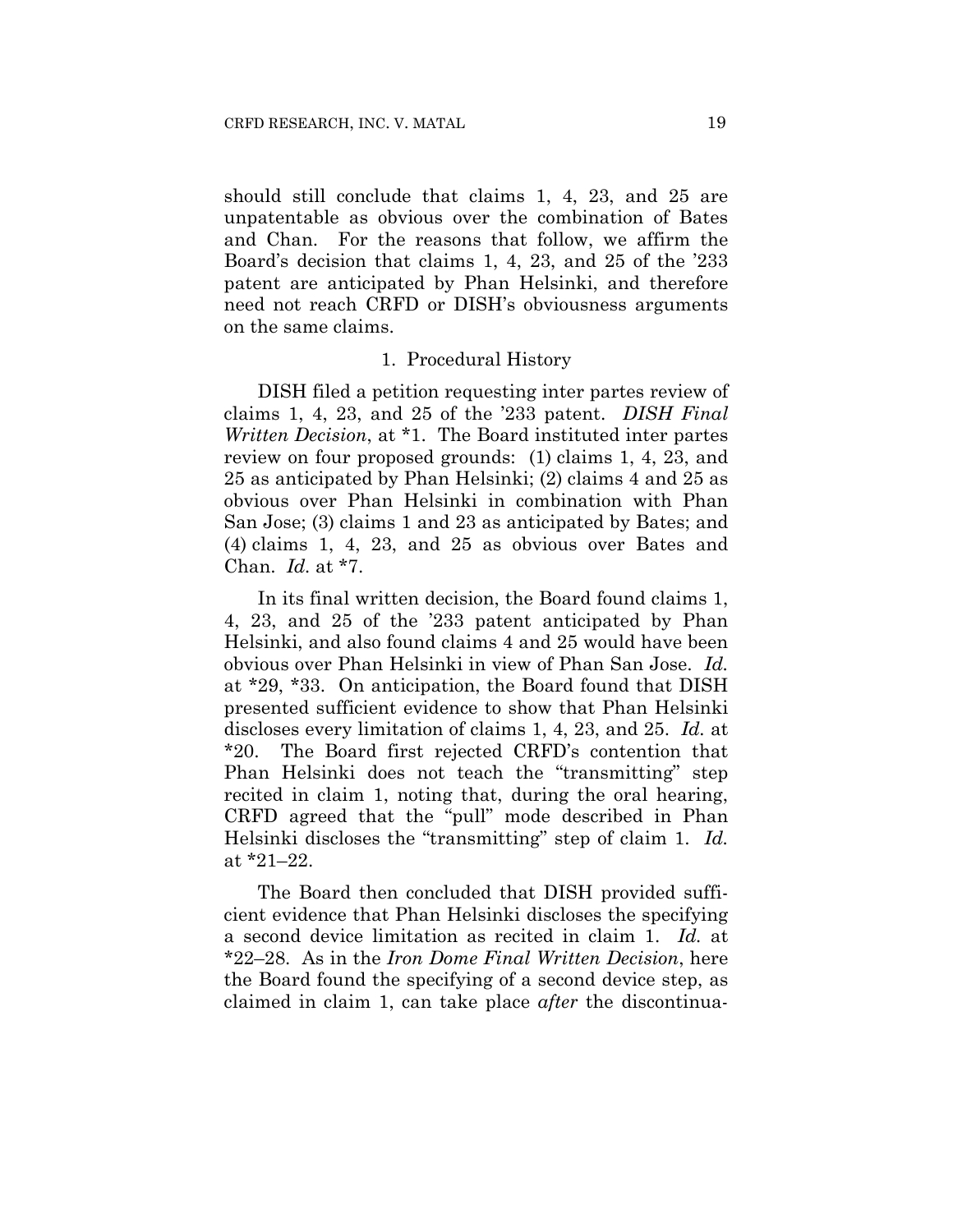tion of the session on the first device. *Id.* at \*23–24. And, according to the Board, the second device in Phan Helsinki is specified when the user acts on the second device to resume the session. *Id.* at \*25. The Board found that claim 1 "does not specify who or what does the specifying, or to whom or what the second device is specified." *Id.* On this point, CRFD's declarant acknowledged that, in the "pull" mode of Phan Helsinki and Phan San Jose, the "[s]econd device is specified at some point in time." *Id.* at \*26. The Board rejected CRFD's contention that Phan Helsinki's step of identifying a user through a unique user ID is not equivalent to claim 1's step of specifying a second device, finding that the Phan Helsinki MWS must receive enough information from the second device to distinguish that device from other potential devices. Otherwise, the MWS would not be capable of transmitting the session history to the second device. *Id.* at \*27.3

The Board also concluded that DISH had shown by a preponderance of the evidence that claims 4 and 25 are unpatentable as obvious over Phan Helsinki in view of Phan San Jose. *Id.* at \*31–33. The Board first concluded that a person of ordinary skill in the art would have considered the teachings of Phan Helsinki and Phan San Jose regarding the same research project together and combined their teachings. *Id.* at \*29–32. Based on this conclusion, the Board found that a person of ordinary skill would have understood that including content adaptation, as recited in claims 4 and 25, and as described in Phan San Jose, would have been an obvious improvement to the disclosed system in Phan Helsinki. *Id.* at \*32.

1

<sup>3</sup> The Board noted that independent claim 23 "recites similar limitations to claim 1," and found that the additional limitations of claims 4 and 25 are disclosed in Phan Helsinki's "device profiling" and "presentation conversion" functionalities. *Id.* at \*28.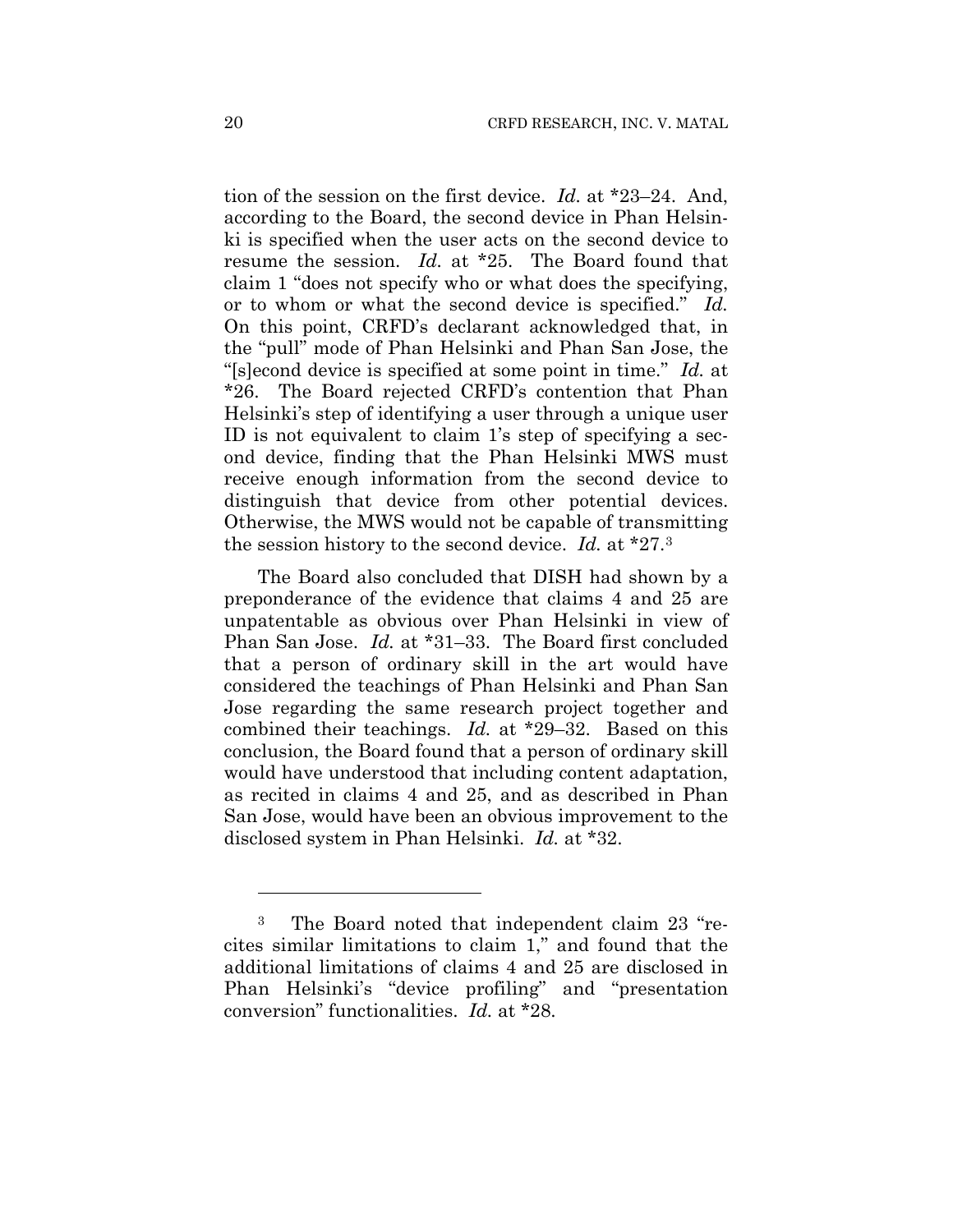<u>.</u>

The Board found, however, that DISH had not shown by a preponderance of the evidence that claims 1 and 23 of the '233 patent were anticipated by Bates, nor that claims 1, 4, 23, and 25 were unpatentable as obvious over Bates and Chan. *Id.* at \*33–46.

## 2. Anticipation by Phan Helsinki

In this appeal, CRFD does not challenge the Board's claim construction or whether Phan Helsinki discloses a second device for resuming the session. Rather, CRFD's only challenge is that the Board erred in finding that Phan Helsinki anticipates claims 1, 4, 23, and 25 of the '233 patent by finding that Phan Helsinki teaches "specifying a second device" in the "pull" mode.<sup>4</sup>

CRFD contends that the second device described in Phan Helsinki is identified based on the use of a user ID within the relevant client application, not by "specifying" a second device. Under this theory, CRFD argues that Phan Helsinki teaches that any unspecified second device can resume a session in "pull" mode, when the second device contacts the MWS through use of a user ID. Put another way, CRFD asserts that Phan Helsinki does not

<sup>4</sup> CRFD contends that claim 23, like claim 1, recites "specifying a second device" and is therefore patentable over Phan Helsinki for the same reasons as claim 1. As claims 4 and 25 have the same relevant limitations and depend from claims 1 and 23, respectively, with the same limitations, CRFD contends that claims 4 and 25 are each patentable over Phan Helsinki for at least the same reasons as claims 1 and 23. CRFD acknowledged that, as to this appeal and the limitation at issue, it did not argue claims 23 and 25 in a manner separate from how it argued claims 1 and 4. Oral Arg. at 1:01–1:34, http://oralarguments.cafc.uscourts.gov/default.aspx?fl=20 16-2298.mp3.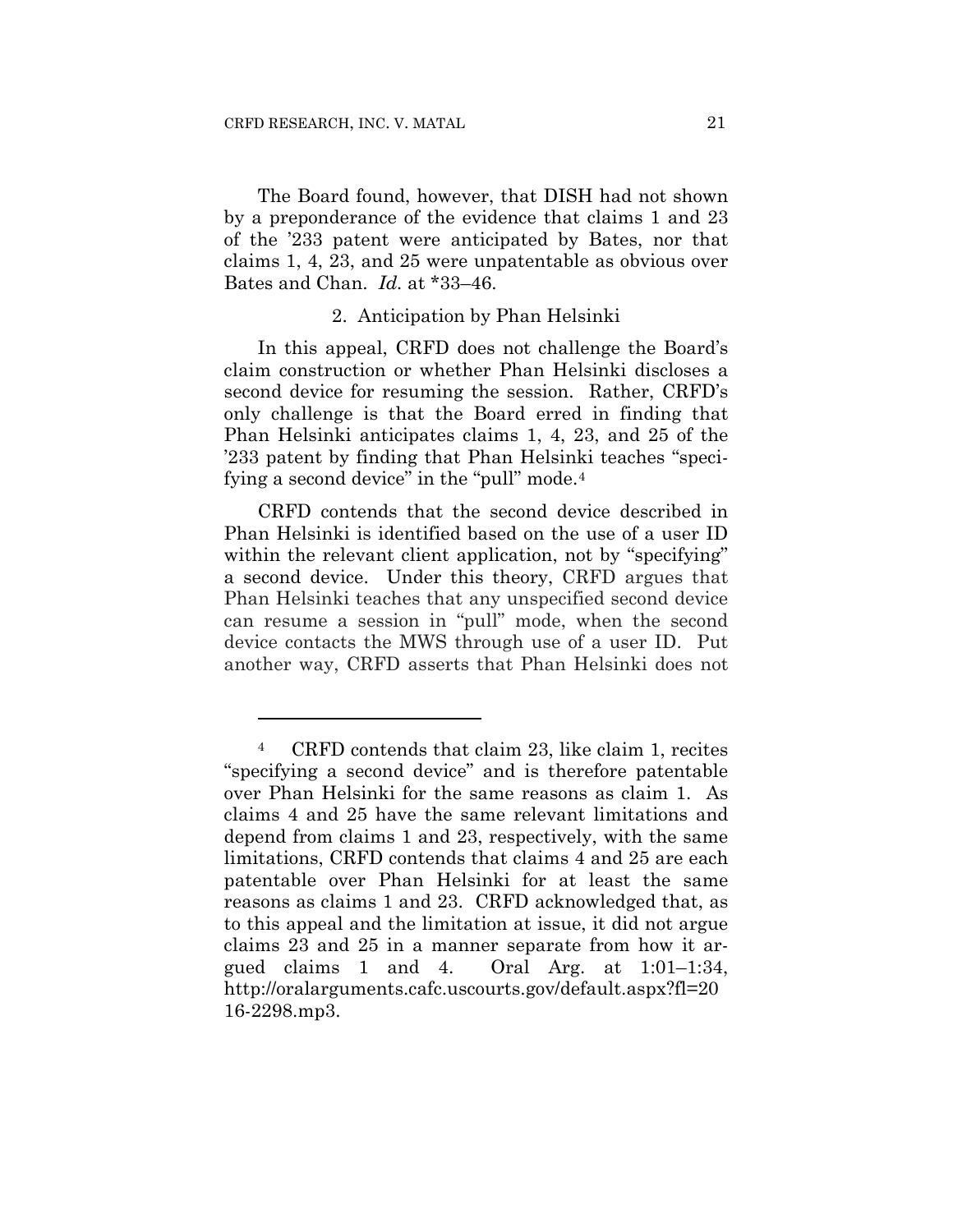teach or suggest that the user ID is associated with any particular device such that the device could self-specify.

We disagree, and conclude that substantial evidence supports the Board's determination that Phan Helsinki anticipates the "specifying a second device" limitation. The Board found that Phan Helsinki teaches the step of specifying a second device through the user's selection of a device on which to resume the session by taking action on that device, which causes the second device's client application to communicate with the MWS to retrieve the session state. *Id.* at \*25. And the Board determined that Phan Helsinki discloses a second device that is specified when a user "logs on to *or starts a new device* to continue the session." *Id.* at \*24 (emphasis added).

CRFD concedes that Phan Helsinki teaches that any second device may resume the session in "pull" mode, as Phan Helsinki allows any second device that contacts the MWS to resume the session based on a user ID. Phan Helsinki explains that, "[w]hen a user changes devices or spawns a new branch of a session to a new device, the middleware server authenticates the user *on the new device*." J.A. 1345 (emphasis added). The new device then receives the session data from the MWS, which permits "seamless access to data *from any device* on a variety of networks." J.A. 1344 (emphasis added). The MWS acts to "facilitate migration [of application sessions] *between devices*." J.A. 1345 (emphasis added). As the Board found, these teachings indicate that the user's actions to resume a session on the second device "specify" that device to the MWS, as required by claims 1, 4, 23, and 25.

CRFD's expert testimony and its own attorney argument also support the Board's finding of anticipation. As the Board noted, Dr. Mohapatra acknowledged that the "[s]econd device is specified at some point in time, yes, in the pull model." J.A. 1773, at 67:23–24. Dr. Mohapatra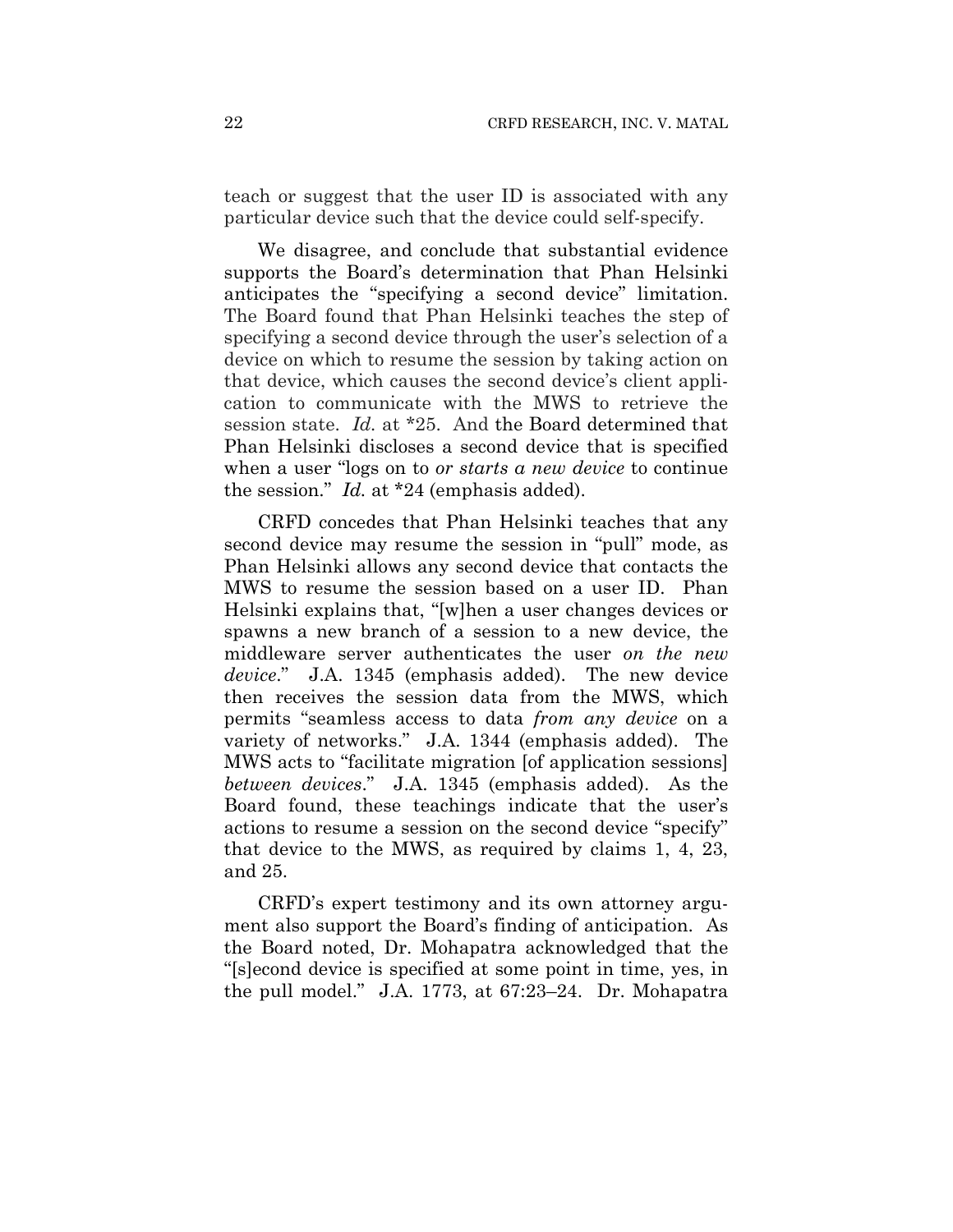further noted that the second device would identify itself using at least its unique IP address when making a request to the MWS to resume the session. J.A. 1747–48, at 41:3–42:2. CRFD's attempts to recast this testimony are unpersuasive, particularly given CRFD's concession before the Board that, in Phan Helsinki, "at some point the middleware server knows what the second device is." J.A. 372, at 24:3–4.

We further agree with the Board that the second device in Phan Helsinki must be specified at some point, because otherwise the MWS would not know where to send the saved session state. And, as the Board pointed out, even if the second device must be specified to the MWS, the second device must provide enough information to the MWS so that the server can distinguish between the potential devices to which it could transfer the session history. *DISH Final Written Decision*, at \*27. The Board concluded that the user account discussed in Phan Helsinki could act to provide the information needed to distinguish the second device from other potential devices. *Id*. We agree with the Board that the user's action of indicating which device should resume the session is the act of specifying. As the claims do not limit who or what performs the "specifying" step, we find substantial evidence supporting the Board's conclusion that Phan Helsinki discloses the specifying step.

For these reasons, we affirm the Board's conclusion that Phan Helsinki anticipates claims 1, 4, 23, and 25 of the '233 patent.5 We need not reach CRFD's contentions

<u>.</u>

<sup>&</sup>lt;sup>5</sup> The parties dispute whether the teachings of Phan San Jose can be used, in any form, in this anticipation analysis. Although the Board rejected the use of Phan San Jose to support CRFD's arguments as to Phan Helsinki, it did so because it did not see the relevance of Phan San Jose to the ground of anticipation based on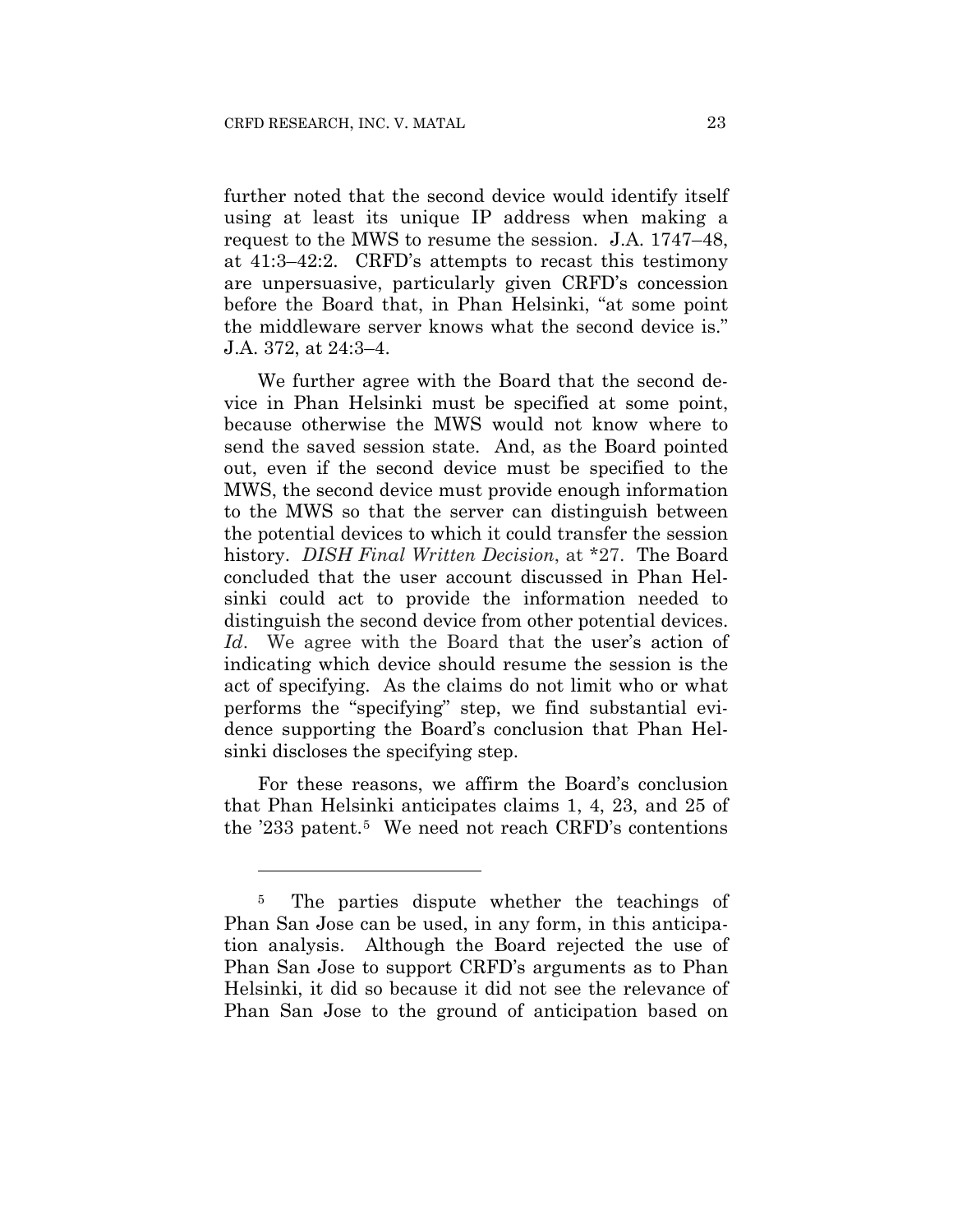that the Board erred in finding that claims 4 and 25 would not have been obvious over Phan San Jose and Phan Helsinki, as we conclude those claims are anticipated by Phan Helsinki. We also need not reach DISH's counterargument that claims 1 and 23 would have been obvious over the combination of Bates and Chan, as we affirm the Board's decision that those claims are anticipated by Phan Helsinki as to this appeal.

## C. *Hulu Final Written Decision*  (Appeal No. 16-2437)

Hulu appeals the Board's determination in the *Hulu Final Written Decision* that (1) claims 1–3, 23, and 24 are not anticipated by Bates, (2) claims 1–6, 8–11, 23–25, and 29–31 would not have been obvious over Bates and Chan; (3) claims 13, 14, 34, and 35 would not have been obvious over Bates and Zou; and (4) claims 15, 17–20, 36, and 38– 41 would not have been obvious over Bates, Zou, and Chan. For the reasons stated below, we reverse the Board's determinations of nonobviousness, and do not reach the Board's determination on anticipation.

#### 1. Procedural History

Hulu filed a petition requesting inter partes review of claims 1–6, 8–11, 13–15, 17–20, 23–25, 29–31, 34–36, and 38–41 of the '233 patent. *Hulu Final Written Decision*, at \*1. The Board instituted review on four grounds of unpatentability: (1) claims 1–3, 23, and 24 as anticipated by Bates; (2) claims 1–6, 8–11, 23–25, and 29–31 as obvious

 $\overline{a}$ 

Phan Helsinki. *DISH Final Written Decision*, at \*21–22. For the reasons explained above, we find it unnecessary to look beyond the four corners of Phan Helsinki to determine whether it teaches the step of specifying a second device, and thus need not decide whether use of Phan San Jose as an extrinsic reference in this anticipation analysis would be appropriate.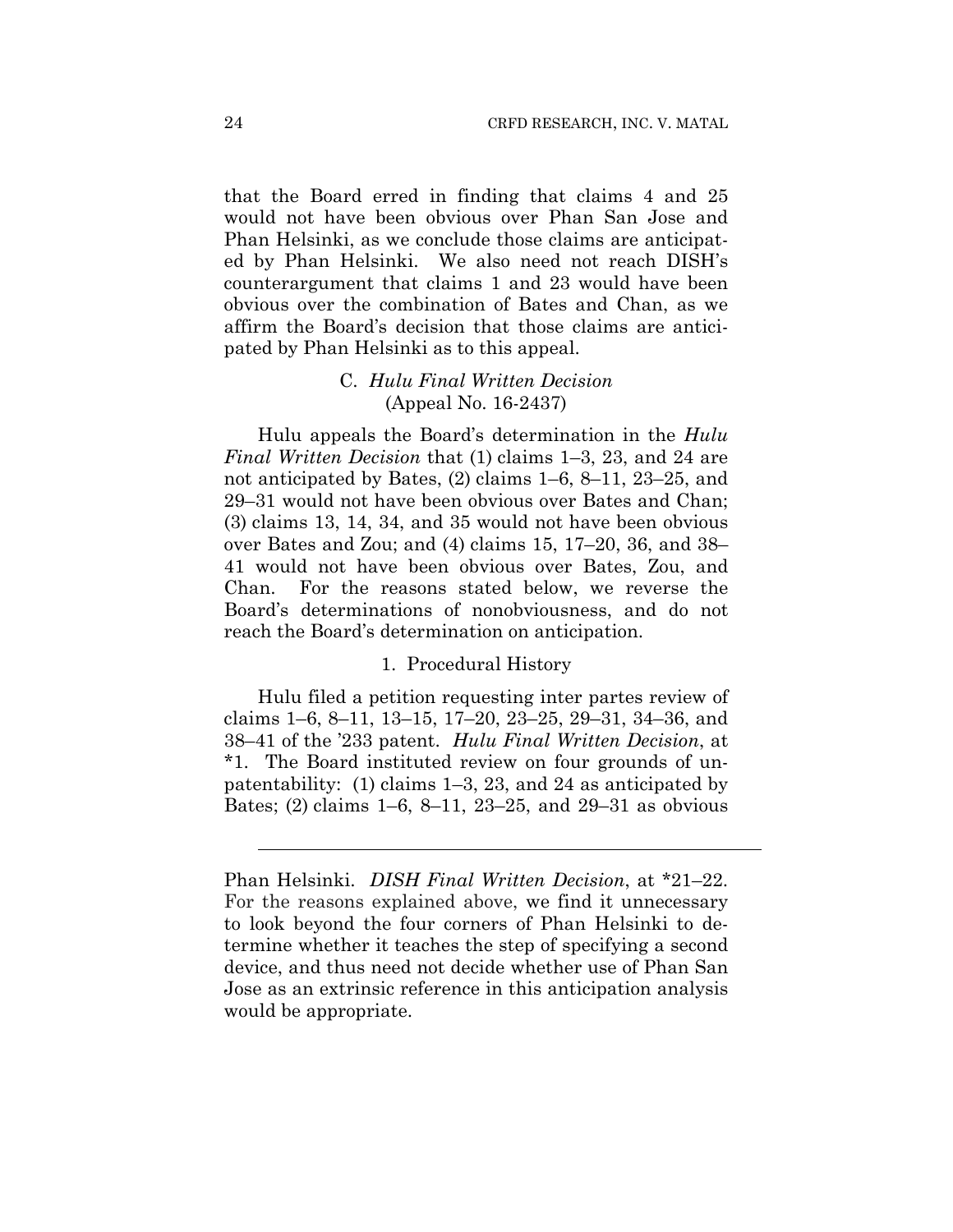over Bates and Chan; (3) claims 13, 14, 34, and 35 as obvious over Bates and Zou; and (4) claims 15, 17–20, 36, and 38–41 as obvious over Bates, Zou, and Chan. *Id.* at \*6.

In the final written decision, the Board concluded that Hulu had not shown by a preponderance of the evidence that any of the challenged claims were unpatentable based on the grounds on which the Board instituted review. At the outset, the Board construed the term "session" to mean "a series of information transactions between communicating devices during a particular time period." *Id.* at \*8. The parties agreed that the claims require that the session must be discontinued before the session history may be transmitted. *Id.* at \*10.

The Board concluded that Bates does not anticipate claims 1–3, 23, and 24 of the '233 patent because it does not expressly or inherently disclose transmitting a session history from a first device "after said session is discontinued on said first device," as required by these claims. *Id.*  at \*13–28. The Board concluded that nothing in Bates explicitly discloses when a "session" ends, and that a "session" as defined in the '233 patent occurs during the period of time Bates references as a "browsing session." *Id.* at \*16–18. Because Figure 7 of Bates "depicts the steps performed by the client computer 'during a browsing session,'" *id*. at \*18, and because "the client computer begins processing an event at step **704**, determines whether the event is a share event (e.g., 'upon user request,' 'at shutdown,' or 'at idle period') at step **710**, and transmits the browser information at step **720**," *id.*, the Board concluded that "transmission of the session history in Bates occurs *during* the session, not *after* the session is discontinued as required by the claims." *Id*. (emphasis in original). The Board found that Bates does not explicitly disclose when a "session" ends and, as all steps depicted in Figure 7 occur during a browsing session, the "session" ends after transmission of the browser information. *Id.* at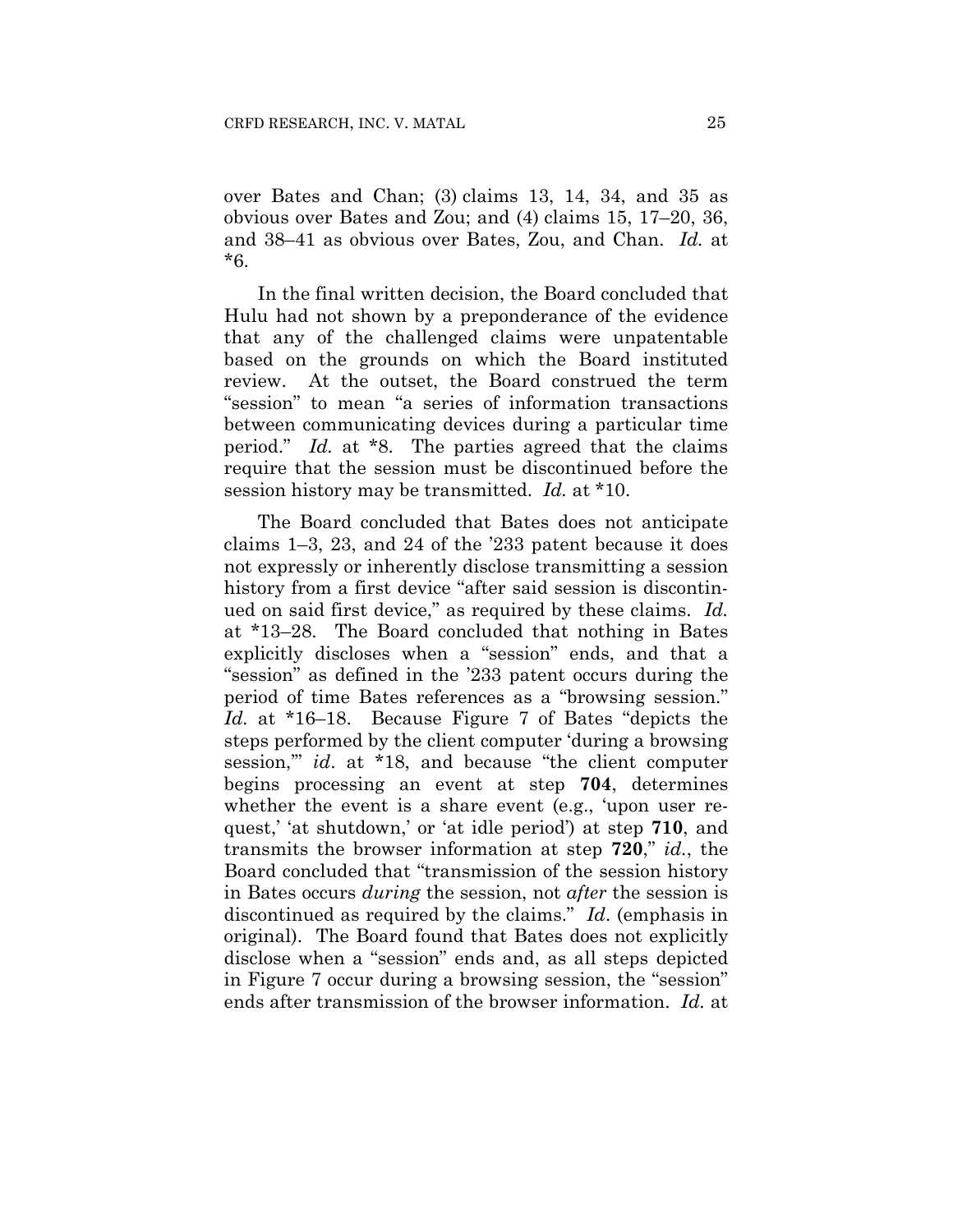\*19–20. Although Hulu argued that, when certain "share events" occur ("upon user request," "at shutdown," and "at idle period"), transmission of the session history could or would necessarily occur after discontinuation of the session, the Board credited CRFD's expert testimony that "it is at least equally likely that transmission occurs *before* discontinuing the session" for each of these share events. *Id.* at \*21–22 (emphasis in original).6

With respect to obviousness, the Board first noted that Hulu relied solely on Bates for teaching the claimed step of transmitting a session history of a first device from the first device to a session transfer module "after said session is discontinued on said first device." *Id.* at \*31. Although Hulu argued, in a different asserted ground upon which the Board did not institute review, that it would have been obvious based on Bates to transmit the session history "after said session is discontinued on said first device," the Board found that Hulu had failed to make this argument in the asserted grounds on which the Board instituted review. *Id.* at \*31 n.3. Even if Hulu had made this argument as part of an instituted ground, however, the Board explained that it would not have been persuaded because Hulu failed to provide "a sufficient reason for why a person of ordinary skill in the art would have modified the sequence of operations in Bates to discontinue the session before transmitting the browser information." *Id.* As the Board concluded in its anticipation analysis that Bates does not teach the "after said session is discontinued on said first device" limitation, the Board concluded that Hulu had not shown by a preponderance of the evidence that claims 1–6, 8–11, 13–15, 17–

<u>.</u>

<sup>6</sup> The Board also found that three of Hulu's arguments made in reply offered new theories not argued in Hulu's petition, and therefore declined to consider them. *Id.* at \*24–28.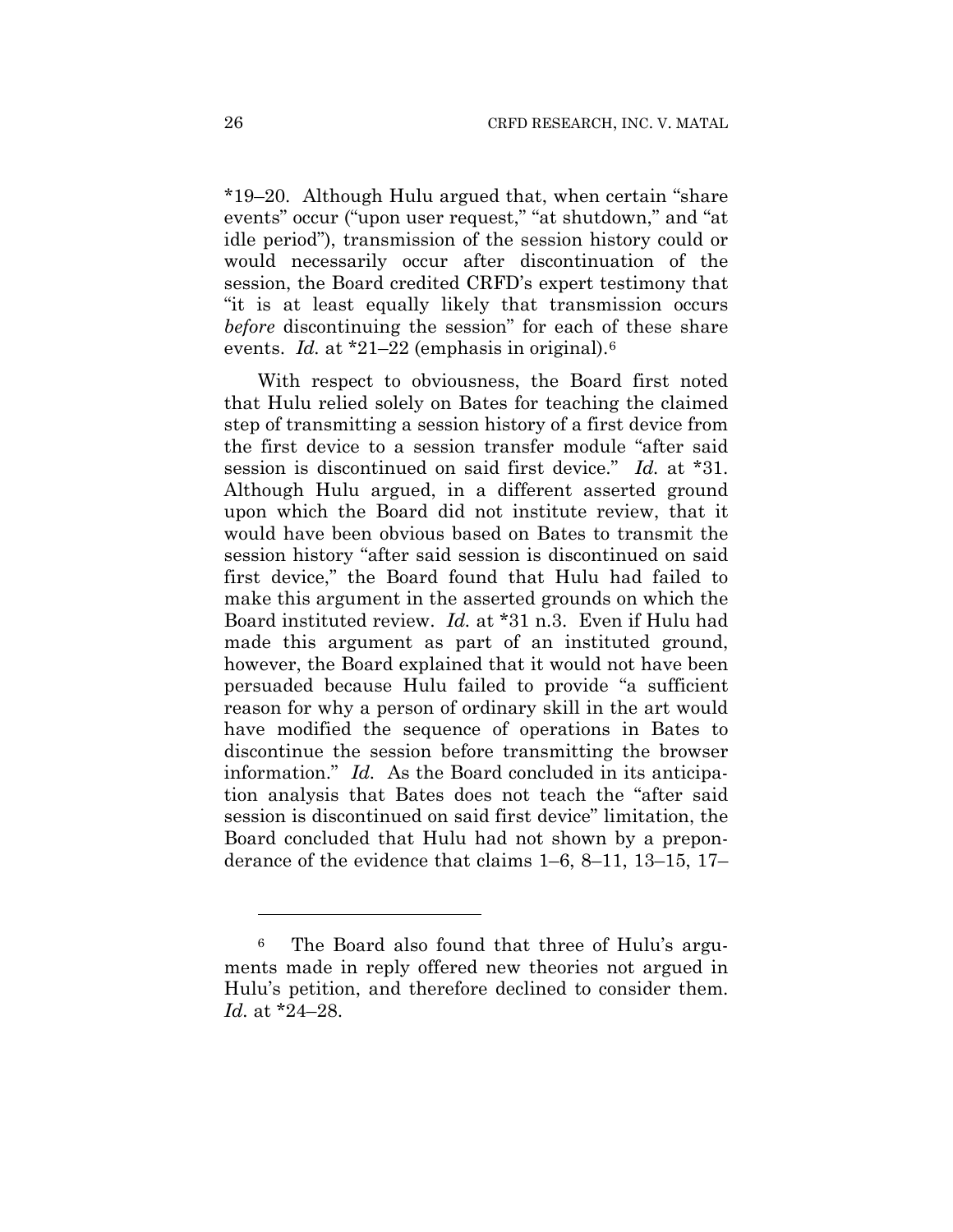20, 23–25, 29–31, 34–36, and 38–41 would have been obvious over Bates in view of Chan and/or Zou. *Id.* at \*31.

#### 2. Obviousness of Challenged Claims

Hulu challenges the Board's determination that various claims of the '233 patent would not have been obvious on the grounds on which the Board instituted review. On appeal, the only claim limitation in dispute for these grounds is "transmitting a session history of said first device from said first device to a session transfer module *after* said session is discontinued on said first device." '233 patent, col. 9, ll. 35–37 (emphasis added). We conclude that the Board erred, both in how it performed its obviousness analysis and in the merits of its determination of nonobviousness.

Hulu first contends the Board failed to conduct a separate analysis on obviousness as to each of the instituted grounds. Instead, according to Hulu, the Board improperly relied on its finding that Bates did not anticipate various asserted claims of the '233 patent to support its finding of nonobviousness without considering whether Bates *suggests* transmission of session history after discontinuation.

We agree that the Board legally erred in its treatment of Hulu's obviousness challenge. Although Hulu raised separate arguments as to the obviousness of certain claims, the Board performed limited fact-finding in its obviousness inquiry, only examining the level of ordinary skill in the art and then relying primarily on its determination that Bates did not anticipate the challenged claims. *Hulu Final Written Decision*, at \*28–31. But "[t]he tests for anticipation and obviousness are different." *Cohesive Techs., Inc. v. Waters Corp.*, 543 F.3d 1351, 1364 (Fed. Cir. 2008). As noted, anticipation is a question of fact, while obviousness is a question of law based on underlying factual findings. *Kennametal, Inc. v. Ingersoll Cutting Tool Co.*, 780 F.3d 1376, 1381 (Fed. Cir. 2015).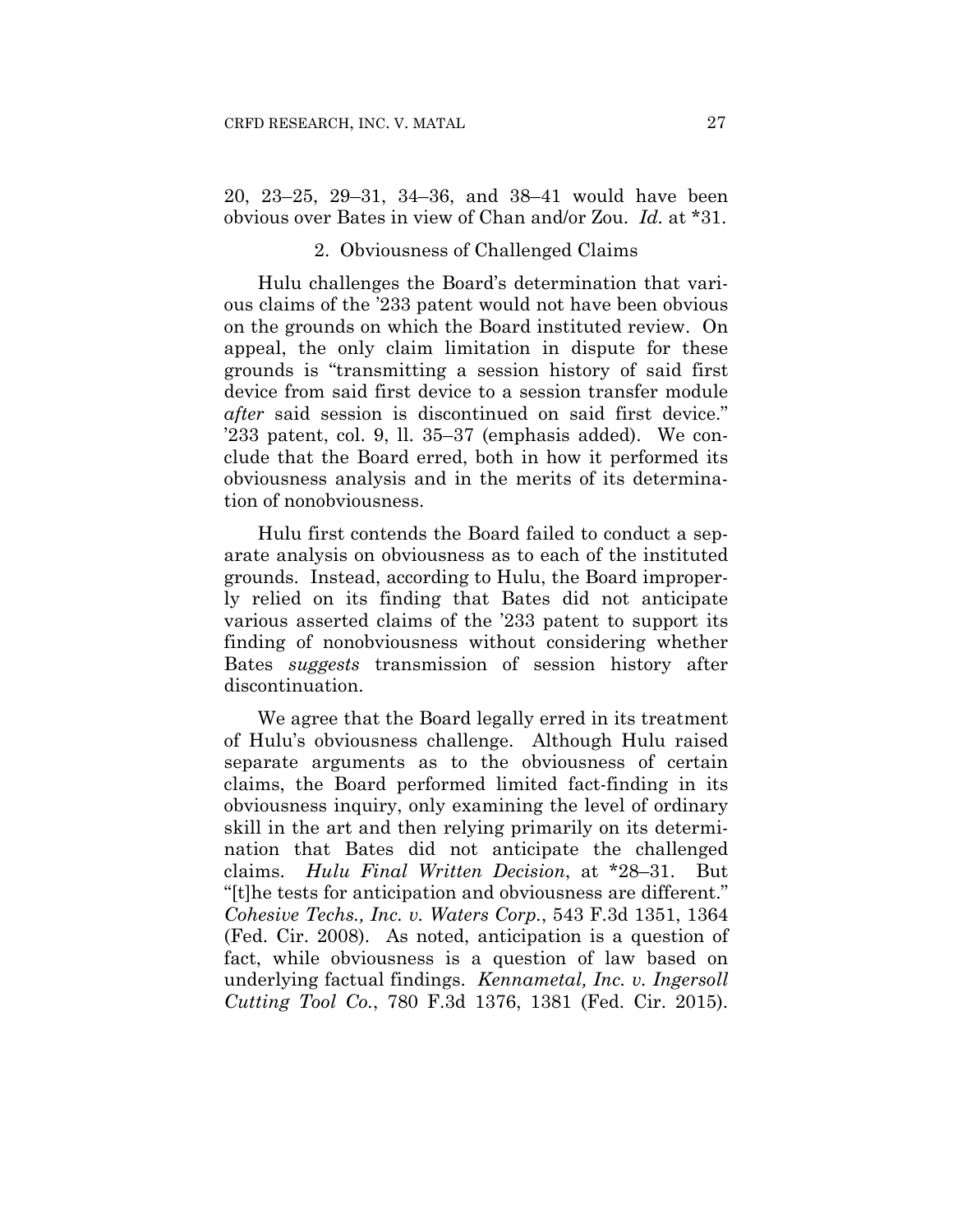And, "the various unenforceability and invalidity defenses that may be raised by a defendant—inequitable conduct, the several forms of anticipation and loss of right under § 102, and obviousness under § 103—require different elements of proof." *Duro-Last, Inc. v. Custom Seal, Inc.*, 321 F.3d 1098, 1107–08 (Fed. Cir. 2003). Even if a reference's teachings are insufficient to find anticipation, that same reference's teachings may be used to find obviousness. *See, e.g.*, *Nike, Inc. v. Adidas AG*, 812 F.3d 1326, 1335 (Fed. Cir. 2016) ("A claimed invention may be obvious even when the prior art does not teach each claim limitation, so long as the record contains some reason why one of skill in the art would modify the prior art to obtain the claimed invention."), *overruled on other grounds*, *Aqua Prods., Inc. v. Matal*, 872 F.3d 1290, 1296 n.1 (Fed. Cir. 2017) (*en banc*). Whatever the merits of the Board's determination that Bates does not anticipate the '233 patent's transmitting session history limitation, its findings on anticipation are insufficient as a matter of law to decide the obviousness inquiry.

Hulu next argues that, contrary to the Board's finding, it would have been obvious, based on Bates, to transmit session history after session discontinuation. *Hulu Final Written Decision,* at \*31 n.3. Hulu explains that it explicitly made this argument in its petition, where it contended that claims 1–3, 23, and 24 would have been obvious in view of Bates alone. J.A. 69–70 ("It would also have been obvious that in Bates, the browser information can be transferred after discontinuation of the session on the first device; Bates explicitly discloses that transfer can occur at a variety of user-chosen times, which could include after discontinuation."). Hulu then incorporated this argument into other grounds of unpatentability—Bates in view of Chan, at least as to claims 1–3, 23, and 24, and Bates in view of Zou—by direct citation to this argument in the petition. J.A. 74; J.A. 83. The Board did not institute review on the obviousness of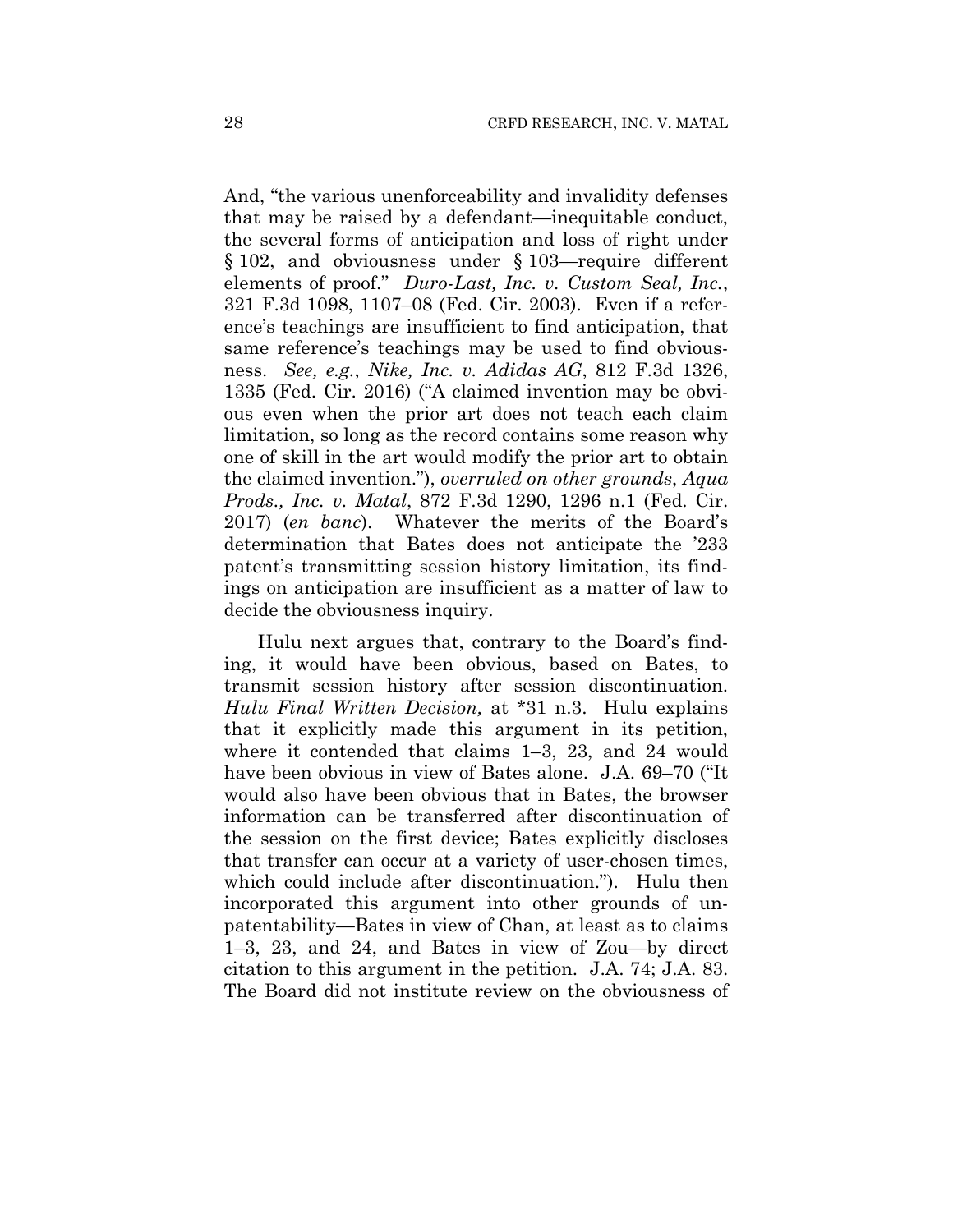<u>.</u>

the '233 patent over Bates alone, due to its finding that such institution would be redundant. J.A. 109.

We agree with Hulu that the Board erred on this point, as Hulu expressly incorporated this argument as part of other grounds of unpatentability on which the Board instituted trial.7 Hulu relies solely on the teachings of Bates to satisfy the transmitting limitation as to all asserted claims. The Board, in its discretion, elected to not institute review on Bates alone for redundancy reasons, but instituted review on obviousness grounds that include the only reference—Bates—cited in that ground. To bar Hulu from pressing an argument it raised in a ground the Board found "redundant" and that it expressly incorporated into other proposed grounds of unpatentability on which the Board instituted would not only unfairly prejudice Hulu, but would also raise questions about the propriety of the Board's redundancy decision. As the parties agree, our obviousness analysis on this limitation is controlled by the teachings and suggestions of Bates, and the Board's decision to not review the obviousness ground of Bates alone for redundancy reasons cannot control the breadth of the obviousness inquiry it took below, and that we must review here.

Finally, Hulu contends that the Board misread the Bates reference in concluding that it did not render obvious the transmitting limitation. At the outset, we reject

<sup>7</sup> Although Hulu did not expressly incorporate this argument into its petition as to proposed Ground 5, Bates in view of Zou, in further view of Chan, Ground 5 also does not address the "transmitting" limitation at issue in this appeal. Hulu does explain in this ground, however, that it would have been obvious to combine Bates and Zou and Bates and Chan. J.A. 86. We believe this incorporation suffices to support the argument Hulu now presses on appeal.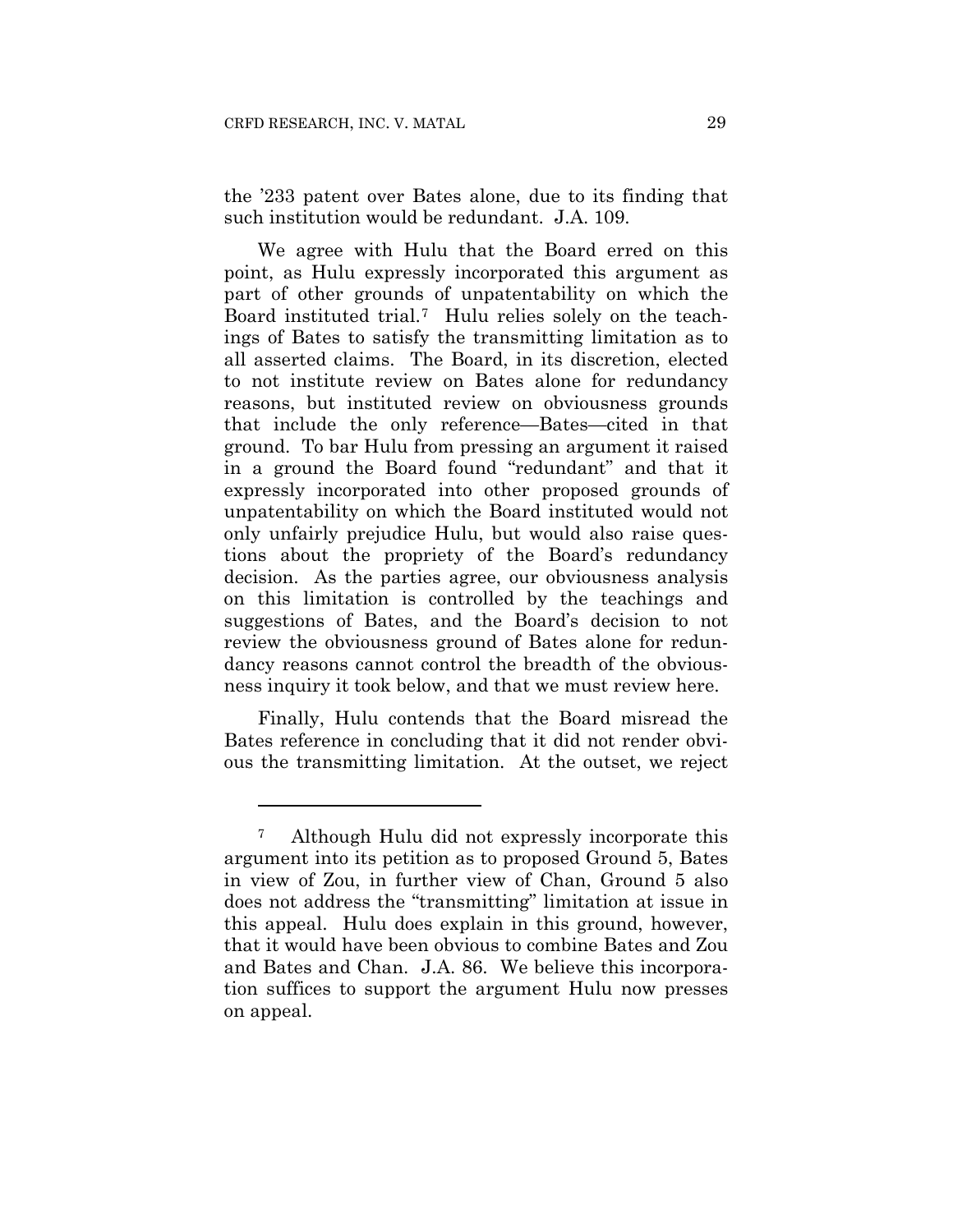CRFD's argument that Hulu has raised a new obviousness argument on appeal as to its contention that Bates provided only two choices for transmitting a session history: either before or after the session has been discontinued. Hulu made this argument both before the Board and in its opening brief. Appellant Br. at 28–30; J.A. 69; J.A. 484–85. Before the Board, Hulu argued and offered expert testimony to support its position that "[i]t would also have been obvious that in Bates, the browser information can be transferred *after* discontinuation of the session on the first device." J.A. 69 (emphasis added); J.A. 484–85.

The parties agree that a person of ordinary skill would have understood that Bates's system could transmit browser information prior to or after discontinuation of a session. In fact, CRFD admitted in its patent owner response that "transmissions that occur when an application or computer is being shutdown need not necessarily be concurrent with a transmission after a session is discontinued. It is *equally likely* that the transmission is made as part of the shutdown process  $-$  i.e., concurrently with the session being terminated." J.A. 136 (emphasis added). This admission corresponds with Dr. Mohapatra's testimony as to how transmission would occur in response to three share events in Bates:

For example, a transmission that occurs "immediately upon user request" is not necessarily concurrent with a transmission after a session is discontinued. User requests may occur at any time, and are especially likely to occur during a browsing session as a user comes across interesting information or performs actions that the user wishes to preserve as browsing history or other session events. Therefore, *it is equally, if not more, likely* that such a user request will be made (and a corresponding transmission of session state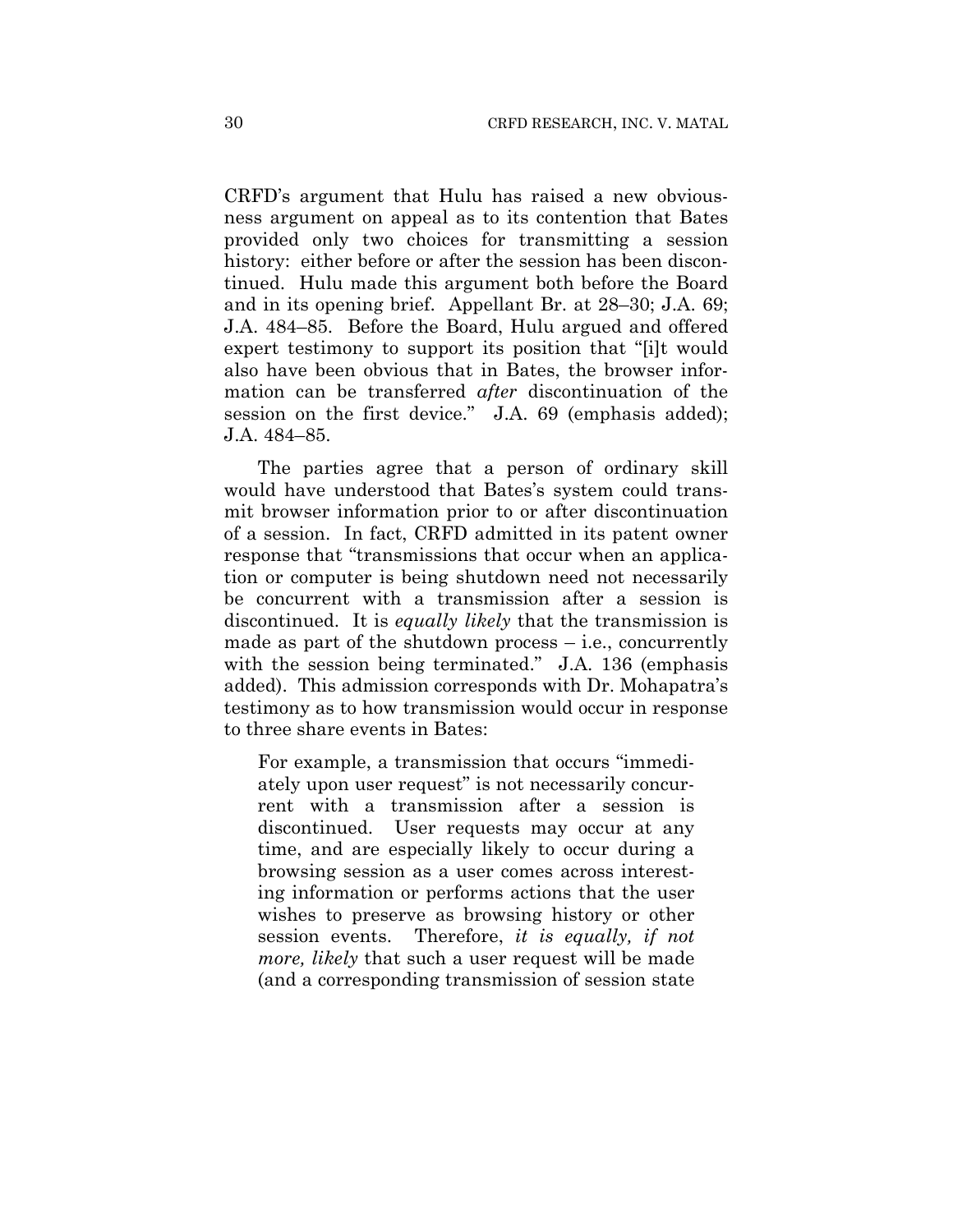effected) while the user is engaged in a current session.

J.A. 852–53 (emphasis added).

Likewise, transmissions that occur when an application or a computer is being shutdown need not necessarily occur after a session is discontinued. *It is equally likely* that the transmission is made as part of the shutdown process  $-$  i.e., concurrently with the session being terminated.

J.A. 853 (emphasis added).

Similarly, transmissions that occur when a computer is idle *do not necessarily occur after* a session is discontinued.

J.A. 854 (emphasis added). As part of its anticipation analysis, the Board found Dr. Mohapatra's testimony on these share events persuasive and supported by the text of Bates. *Hulu Final Written Decision*, at \*22.

But, even in light of CRFD's admission and Dr. Mohapatra's testimony, the Board failed to consider whether Bates *suggests* transmitting a session history after discontinuation when considering whether the asserted claims would have been obvious. Based on the Board's findings and credibility determinations, we conclude that a person of ordinary skill would have two predictable choices for when the Bates system would transmit browser information, providing a person of ordinary skill with a simple design choice as to whether to specify transmission after discontinuation to meet Bates's goal to preserve the entire session history. *KSR Int'l Co. v. Teleflex Inc.*, 550 U.S. 398, 421 (2007) ("When there is a design need or market pressure to solve a problem and there are a finite number of identified, predictable solutions, a person of ordinary skill has good reason to pursue the known options within his or her technical grasp."); *id.* at 417 ("If a person of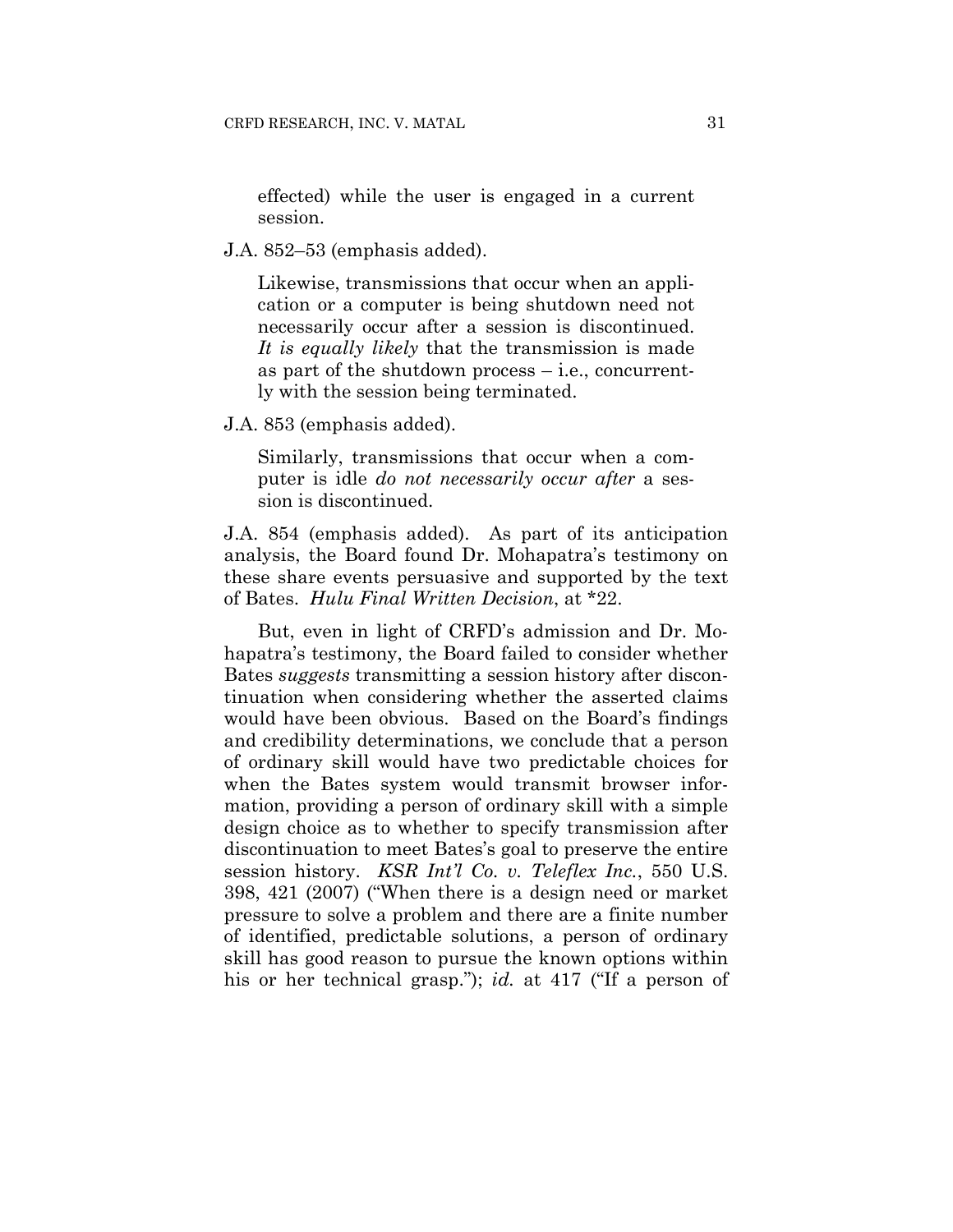ordinary skill can implement a predictable variation, § 103 likely bars its patentability.").

As the Board acknowledged, the motivation to modify Bates to transmit a session history after discontinuation of the session exists in Bates itself. The Board found that one of Bates's goals is to preserve session history; quoting discussion of a step shown in Figure 8 of Bates, the Board found that "it is true that Bates's system 'preserves the *current status* of a browsing session to be resumed at another location.'" *Hulu Final Written Decision*, at \*31 n.3 (quoting Bates, col. 11, ll. 6–8) (emphasis in original). Even in light of this finding, the Board concluded that Hulu had failed to provide a sufficient reason for why a person of ordinary skill would have modified the sequence of operations in Bates to discontinue the session before transmitting the browser information. The Board found that the goal of preserving the current status of a browsing session "is accomplished if the browser information is transmitted upon user request, at shutdown, or at an idle period during a browsing session." *Id.*

That some embodiments identified by the Board could transmit session history before or during discontinuation and thus would satisfy the goal expressed in Bates is not dispositive of an obviousness inquiry. Indeed, given this goal, it is illogical to conclude that a person of ordinary skill would not have considered ways in which the *entire* session history could be transferred. The Board construed the term "discontinued" to require that the session be "terminated or otherwise stopped, with the ability to be resumed." *Id.* at \*8. If a transfer occurs before discontinuation of a session, additional information transactions may occur after the transfer but prior to discontinuation, but these additional information transactions would be lost if a session transferred before discontinuation.

CRFD points to the prosecution history of the '233 patent in support of the Board's position that a person of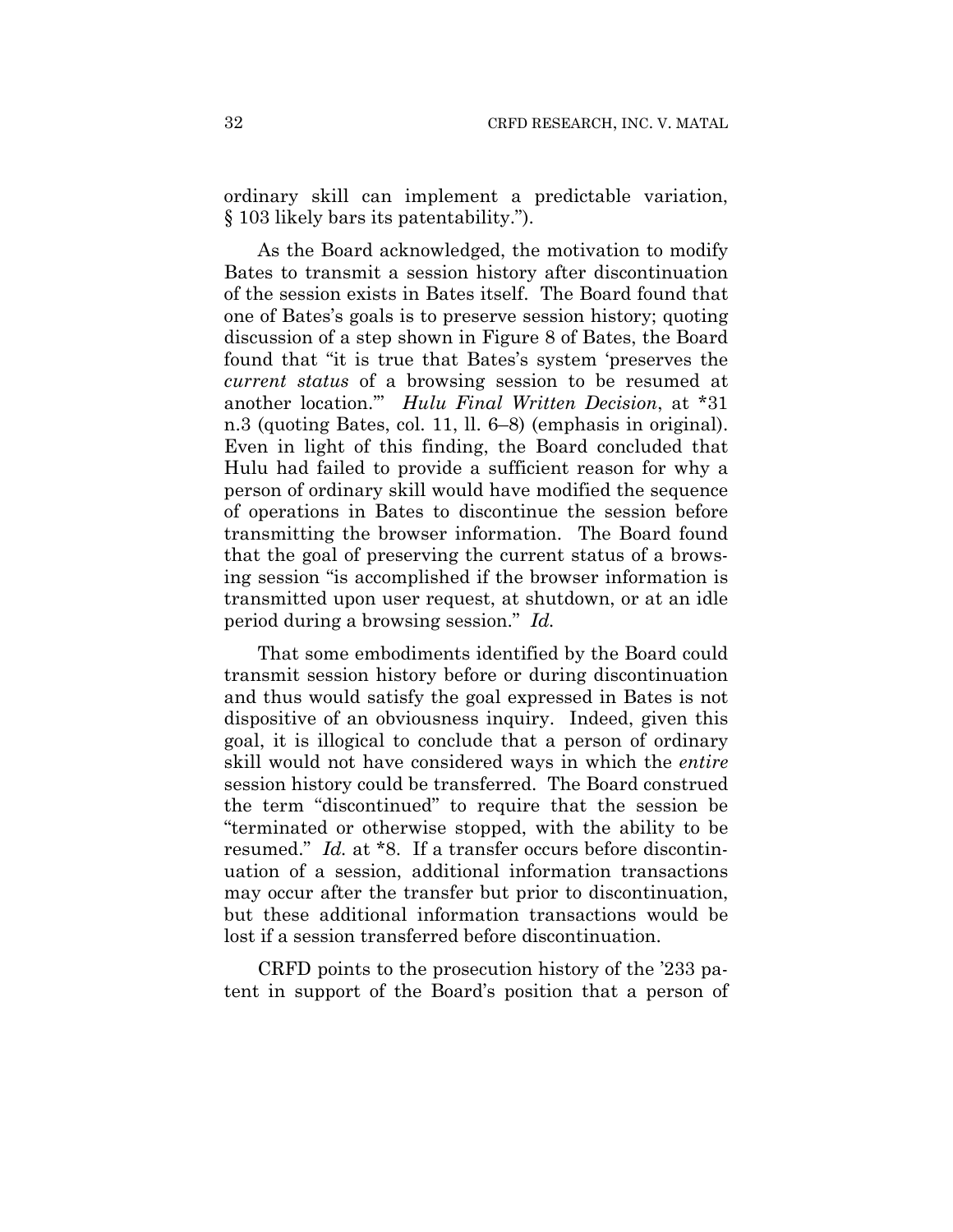ordinary skill would not depart from the explicit teachings of Bates as to times for preserving browsing information: immediately upon user request, at shutdown, and when the user's computer is idle. *See id.* at \*31 n.3. When the applicant amended claim 1 during prosecution to add the "transmitting" step, the step recited "transmitting a session history of said first device from said first device to a session transfer module *during a transition* of said session from said first device to said second device." J.A. 308 (emphasis added). The examiner rejected the claims after concluding that a prior art reference (Belfiore)8 discloses transmitting a session history during transition of a session between devices. J.A. 373. The applicant then amended claim 1 to replace the phrase "during a transition of said session from said first device to said second device" with "after said session is discontinued on said first device," and the '233 patent issued with this limitation. J.A. 384; J.A. 405; J.A. 409.

During prosecution, the applicant distinguished the claims at issue from those in Belfiore by contending that Belfiore continuously updates the session history information, which causes continuous network traffic or requires a large centralized storage space. According to the applicant, neither of these features are required when practicing the '233 patent. J.A. 398. The '233 examiner concluded that Belfiore could be distinguished from the claims at issue here, because the Belfiore reference discloses a system and method in which "the session history information is transmitted periodically from the first device to a session server prior to termination of the session on the first device." J.A. 409.

CRFD compares Belfiore to Bates, as Bates teaches the need for storage for emails in a certain embodiment

1

<sup>8</sup> U.S. Patent Application Publication No. 2002/0059425, later issued as U.S. Patent No. 6,990,513.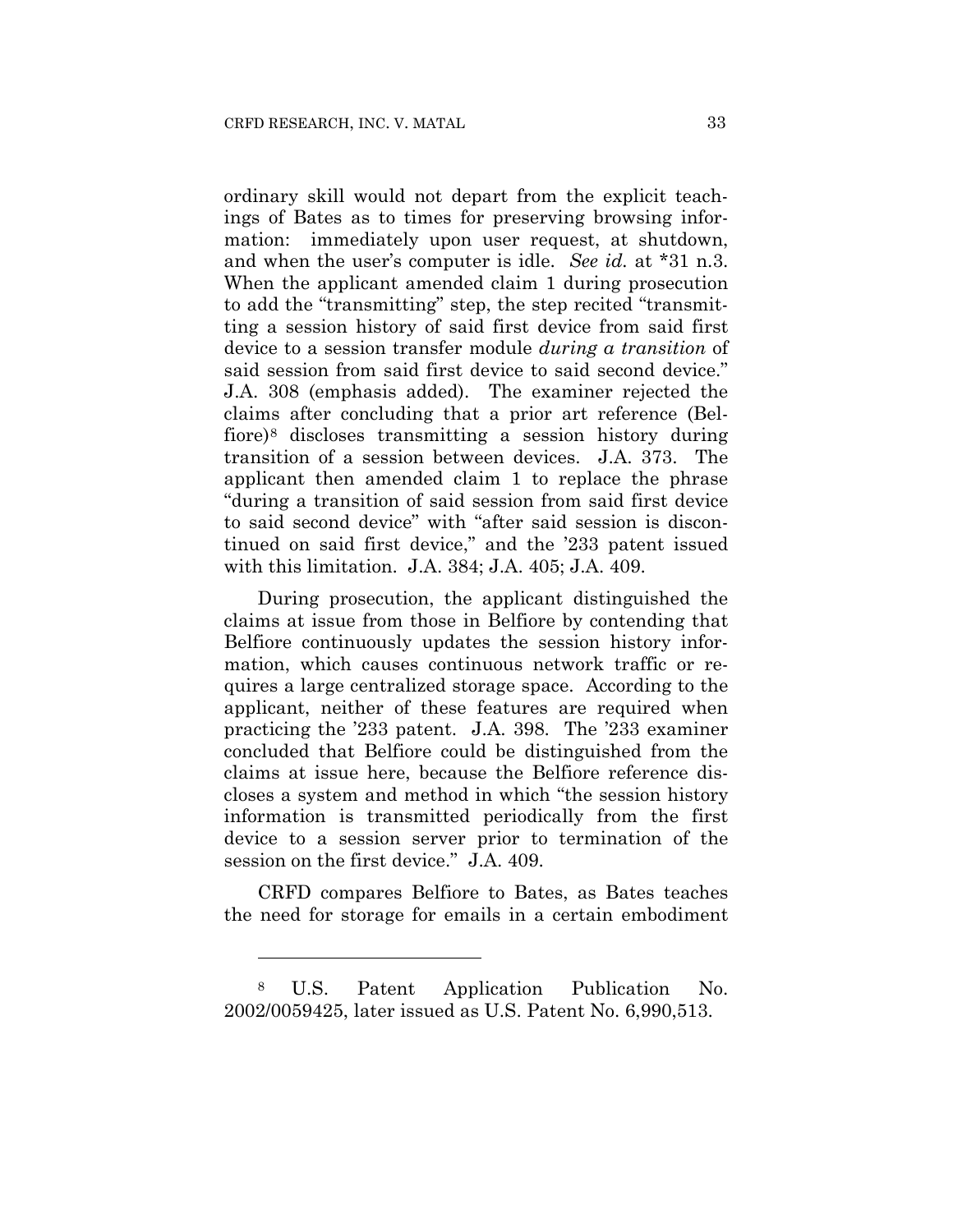and periodic transfer of browser information in another. Bates, col. 3, ll. 59–65; *id.* col. 8, ll. 5–6. But CRFD's comparison fails, as it assumes that, even if Bates discloses an embodiment with a similar solution to that explained in Belfiore, Bates cannot contain *other* teachings that disclose or suggest the claimed embodiment. The Board found, and the parties acknowledge, that Bates discloses multiple embodiments. As we noted above, Bates at least suggests the transmission of session history *after* a first device has discontinued a session, to preserve the browsing history prior to resuming the session on another device. "A reference must be considered for everything that it teaches, not simply the described invention or a preferred embodiment." *In re Applied Materials*, 692 F.3d at 1298.9

<u>.</u>

<sup>9</sup> Hulu relies solely on Bates to teach or suggest the transmitting limitation of the asserted claims of the '233 patent. Hulu cited Chan for its disclosures related to session transfer modules, J.A. 73, and Zou for its teachings concerning a "server-side implementation of session transfer between computers," J.A. 81. But CRFD contends that the features of the Chan and Zou systems would have directed a person of ordinary skill *away* from combining Bates with Chan and/or Zou. The Board did not make a finding of teaching away, and this conclusion is consistent with our conclusions about what a person of ordinary skill would understand about Bates. Even Hulu acknowledges that Chan and Zou add nothing toward the transmitting limitation at issue here. And CRFD's argument fails to account for the logical result of the Board's factual findings, that Bates would at least *suggest* transmission after discontinuation of a session. Even if Chan and Zou teach or suggest transmission before discontinuation or during discontinuation, this does not negate this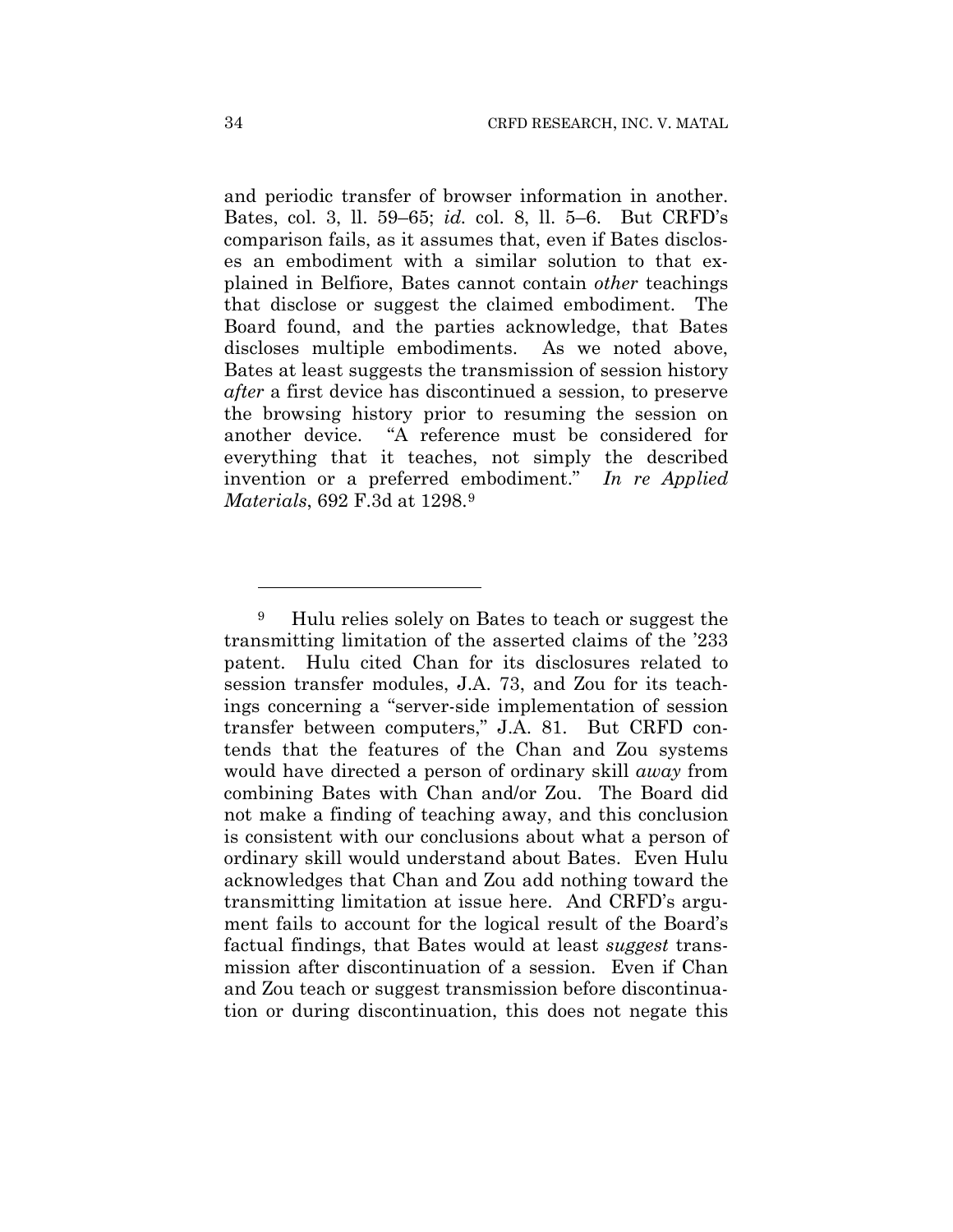The Board's failure to perform a proper obviousness analysis, and its misreading of the Bates reference, led it to err in its obviousness determination as to the asserted claims of the '233 patent. For the foregoing reasons, we reverse the Board's determination that Hulu did not show, by a preponderance of the evidence, the obviousness of claims 1–6, 8–11, 13–15, 17–20, 23–25, 29–31, 34–36, and 38–41 of the '233 patent. We need not address Hulu's anticipation challenge to claims 1–3, 23, and 24 of the '233 patent or its related procedural arguments, because our decision on obviousness invalidates all claims Hulu argued were anticipated.

#### III. CONCLUSION

Substantial evidence supports the Board's findings that (1) claim 1 of the '233 patent is anticipated by Phan San Jose and (2) claims 4–6 and 8–11 of the '233 patent would have been obvious over the combination of Phan San Jose and Phan Helsinki, and we affirm the Board's determinations as to these claims and references in the *Iron Dome Final Written Decision.* Substantial evidence also supports the Board's determination that claims 1, 4, 23, and 25 of the '233 patent are anticipated by Phan Helsinki, and we affirm the Board's determination as to these claims and references in the *DISH Final Written Decision*. For the reasons stated above, however, we reverse the Board's determinations in the *Hulu Final Written Decision* as to the obviousness of various claims, and conclude that (1) claims 1–6, 8–11, 23–25, and 29–31 would have been obvious over Bates and Chan, (2) claims 13, 14, 34, and 35 would have been obvious over Bates

teaching of Bates as it pertains to the obviousness of the transmitting limitation of the asserted claims.

l